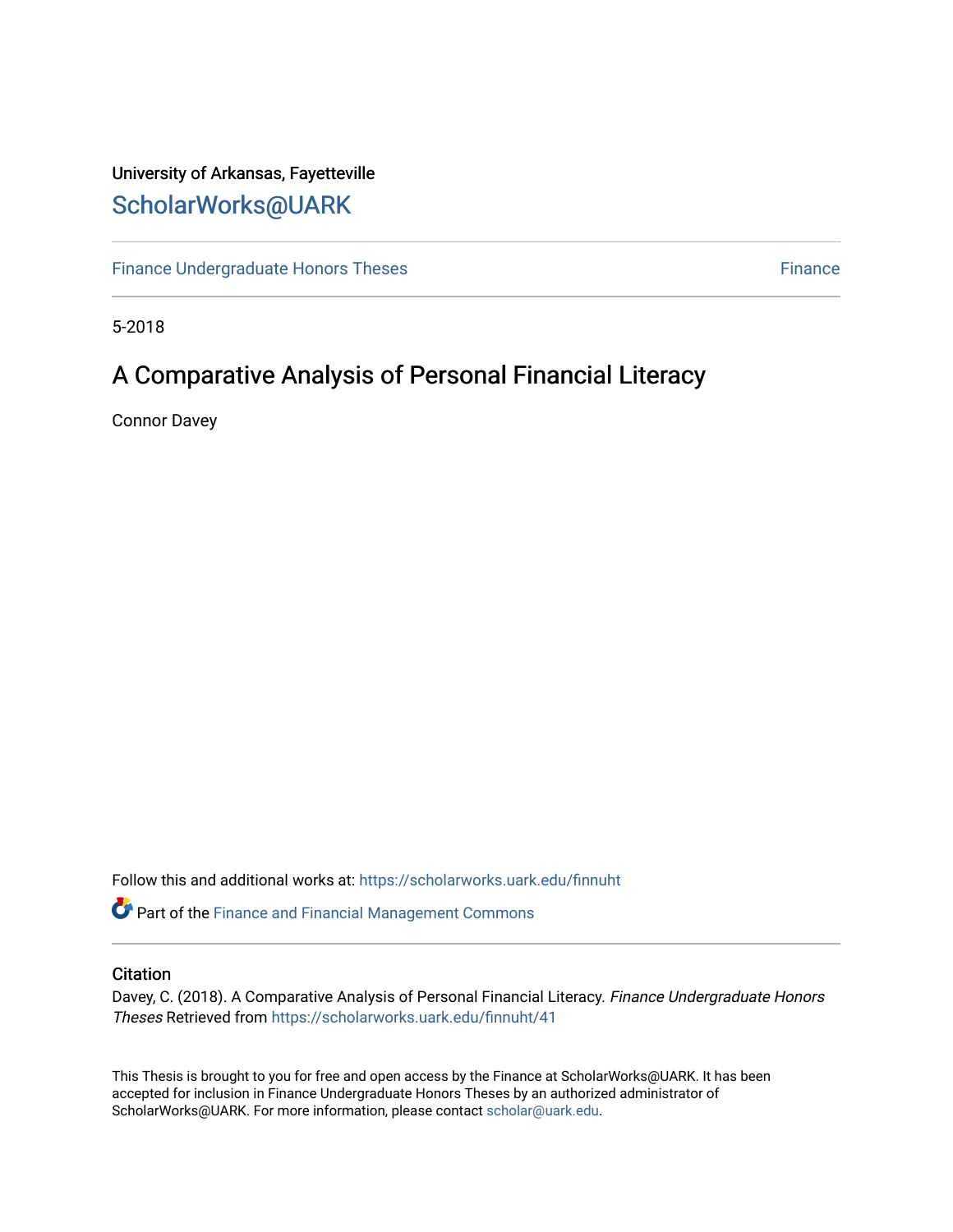**A Comparative Analysis of Personal Financial Literacy**

**by**

**Connor Noah Davey**

**Advisor: Chris Tompkins, J.D.**

**An Honors Thesis in partial fulfillment of the requirements for the degree Bachelor of Science in Business Administration in Finance**

> **Sam M. Walton College of Business University of Arkansas Fayetteville, Arkansas**

> > **May 11, 2018**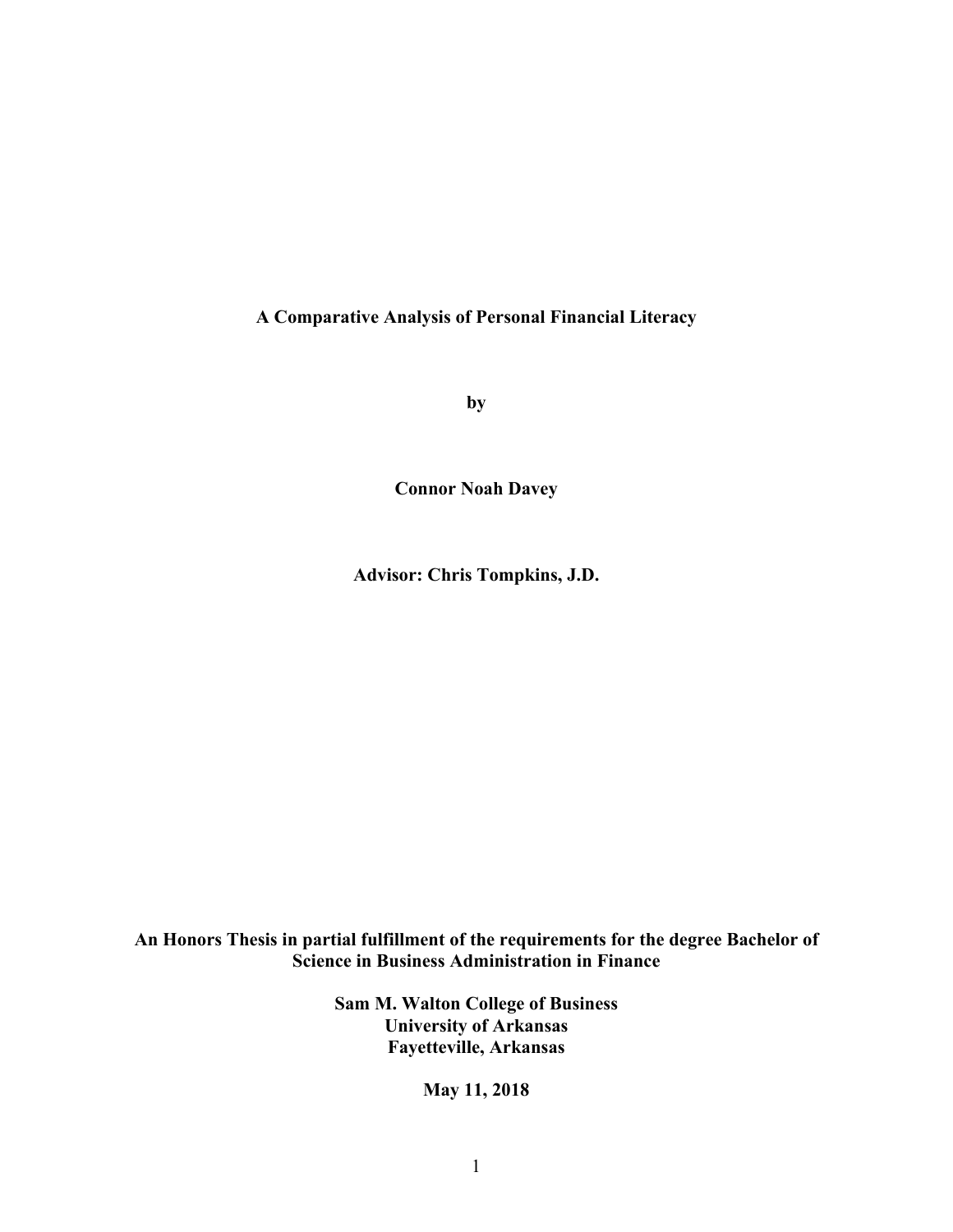#### **Introduction**

Personal Financial Literacy (or PFL) is a subject of much research and discussion. The current state of PFL among college students in the United States is a subject of particular concern due to increasing school prices and continued leverage of student loan debt. Discussions of whether our students are financially capable of paying back their debts and acquiring sufficient net worth for retirement are commonly held among peers. Looking at the indebtedness and net worth of college graduates in the 1990s, the indebtedness and salary projections of modern students in another country and then comparing them to the indebtedness and salary projections of modern day college graduates, this thesis will analyze the necessity for our modern American college students to be aware of and understand PFL. If we are better situated than the previous generation of American students and better situated than students in similar countries, we need to be less aware of these matters. However, if we are in a more desperate position than the previous generation or than another nation, we need to be more aware of PFL matters to attain the same level of success.

Over the course of this thesis, there are key phrases that will be frequently referenced. Understanding concepts of Personal Financial Literacy, Student Debt, Consumer Debt, and Net Worth is crucial to the arguments presented in this paper.

Personal Financial Literacy has been defined as "the ability to read, analyze, manage and communicate about personal financial conditions that affect material well-being … the ability to discern financial choices, discuss money and financial issues without (or despite) discomfort, plan for the future, and respond competently to life events that affect every day financial decisions, including events in the general economy" (Kotze, 1). Based on this definition, PFL is arguably one of the most impactful areas of one's life. One's understanding of PFL affects not only that person, but all those around him/her, especially his/her immediate family. Knowing what to do with money and when to do it is vital to sustaining quality of life in the modern world.

Student Debt in the context of this paper refers to debt that students take on in order to aid their payments for higher education. From community college to Ph.D. programs, student debt is money accepted from a public or private lender that helps a student to pay for expenses like tuition, books, class materials, housing, and food. Student Debt does not include money given to students by parents to help pay for schooling, unless those parents are expecting to be paid back. Total student debt represents the sum of all student debt taken on during schooling, while outstanding student debt represents the sum of student debt that still must be repaid. As of March 2014, the total of outstanding student debt is above \$1 trillion (Smith, 1). As tuition costs continue to increase, it logically follows that leverage of student debt will inevitably follow.

Consumer Debt here represents the sum of all debts that a person holds except for Student Debt. This includes mortgage debt, other real estate debt, credit card debt, lines of credit in use, etc. Approximately 75% of individual consumer debt in the United States is made up of primary residence mortgage debt (Mantel, 196). However, the subjects of this thesis are primarily college students and recent graduates, most of whom do not yet own real estate. Consumer debt in relation to college students generally refers to credit card debt outstanding. In 2002, it was reported that college students held individual outstanding credit card debt of \$1,770 (Norvilitis, Merwin, Osberg, Roehling, Young, Kamas). This is comparable to average outstanding credit card debt in established households in the US. But unlike most households, college students don't generally have full-time income to support the payments of this debt and may not be able to pay it off as quickly, resulting in more interest charges.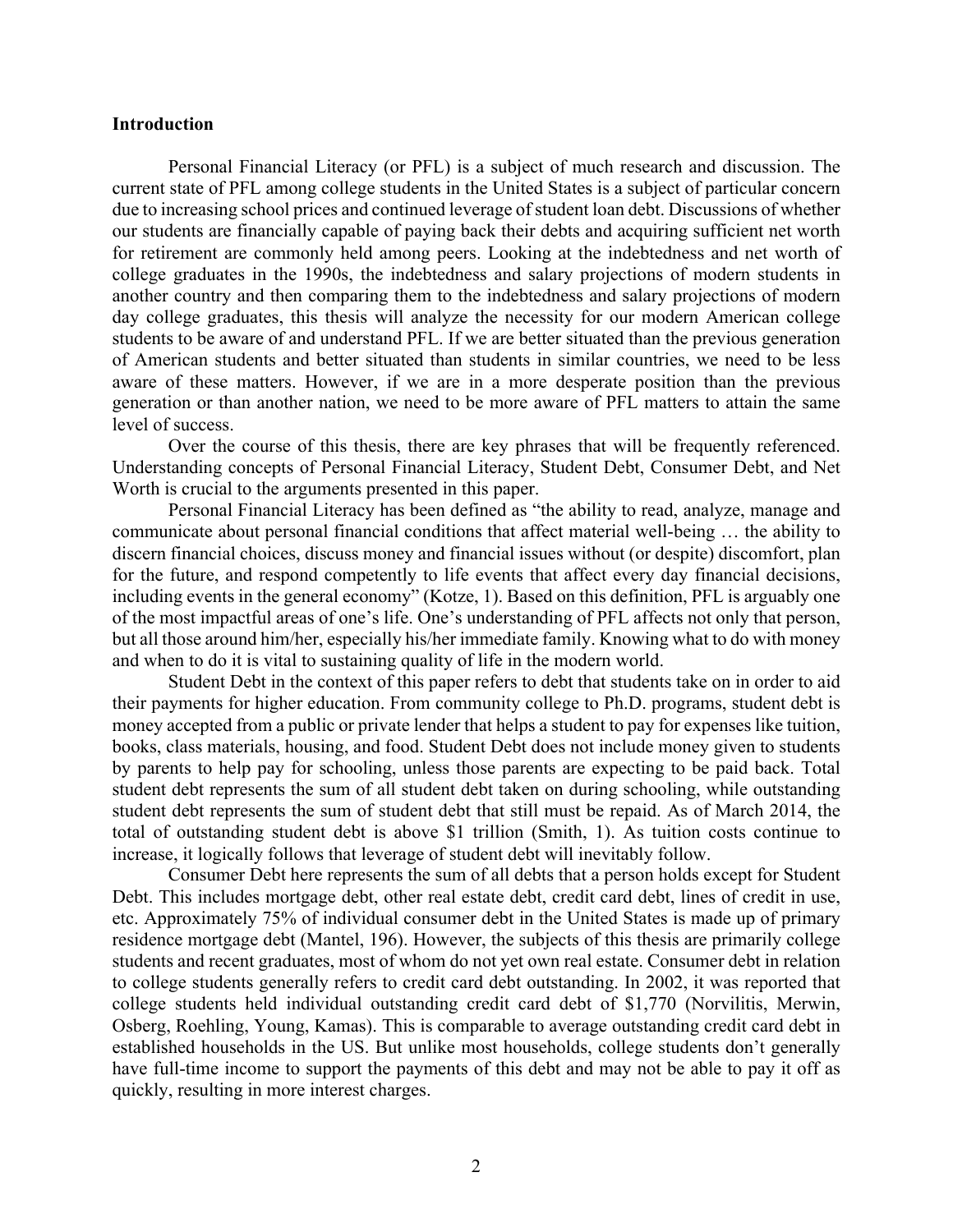Oxford's Dictionary of Economics defines Net Worth as "The net value of an organization's assets, after deducting any liabilities" (Black, Hashimzade, Myles). Although this specific definition applies to organizations, it can easily be translated to the individual level. Net Worth can be described as a simple mathematical equation: The fair market value of what one owns minus the value of what one owes. The technical pieces get trickier to define. For this thesis, what an individual owns consists of equity built in one's real estate holdings, the sum of cash and other liquid assets, the value of one's bond and stock portfolio, and the value of other major miscellaneous assets. What an individual owes consists of student debt outstanding, consumer debt outstanding, and all other debts legally owed to public and private individuals and organizations.

Over the course of this thesis, we will consider how college students in the 1990s were educated, what their standing was with finances at graduation, and how those factors led to their current net worth standing. We will then compare their education and standing at graduation to current college students. Using this comparison, we will proceed to give a projection of future net worth for current college students. We will thus gain an understanding of if we need to be more aware of PFL matters than them or not.

After comparing modern graduates to graduates in the 90s, we will turn our attention to comparing modern graduates to graduates in another country. We will consider how college students in another country finance their education, what their status is at graduation, and their future salary projections. Using this comparison, we will gain an understanding of if we need to be more aware of PFL matters than them or not.

If, after comparing our position with that of the previous generation and that of another country, we find that our position is in better standing than theirs, we know that our modern graduates are in position to have the same amount of success, or better. If, however, after comparing our position with theirs, we find that we are in worse standing than them, then we know that we must learn more about PFL matters than they did to have the same amount of success. If we are in a worse position and we want to have more success than them, then we must learn much more than they did with regards to PFL. The University of Arkansas could even emphasize PFL matters more than they do so Arkansan students would have more success.

"Emphasize more" could mean any number of things. However, this thesis, if the findings support the above, would recommend that the University allow Personal Financial Management (FINN 3003) to be offered as an elective to count toward any undergraduate student's degree requirements. Personal Financial Management offers students a base knowledge of PFL and exposes students to a wide variety of topics underneath the PFL umbrella. If PFL needs to be emphasized more at the University of Arkansas, this would be an easy step for administration to take to help students who aren't in the Walton College of Business to gain a deeper understanding and appreciation for how to manage the money they will make over the course of their lives. Topics like how to build a credit score, how to manage credit card debt, which insurance choice might be correct for certain situations, how to get a mortgage, and how to invest are all covered in depth and could give a huge advantage to a student who knows, for example, a whole lot about Chemical Engineering, but not a whole lot about what to do with the checks he's sure to receive in the near future.

Conversely, this thesis could reveal that modern students are in a better position than their parents' generation to succeed. We could discover that we're in a better spot with regards to debt and net worth. Along with the previous generation, we could discover that modern students are in a better position than international students with regards to student debt and salary projections, and thus don't need more emphasis in terms of PFL. If either of these findings are the result, there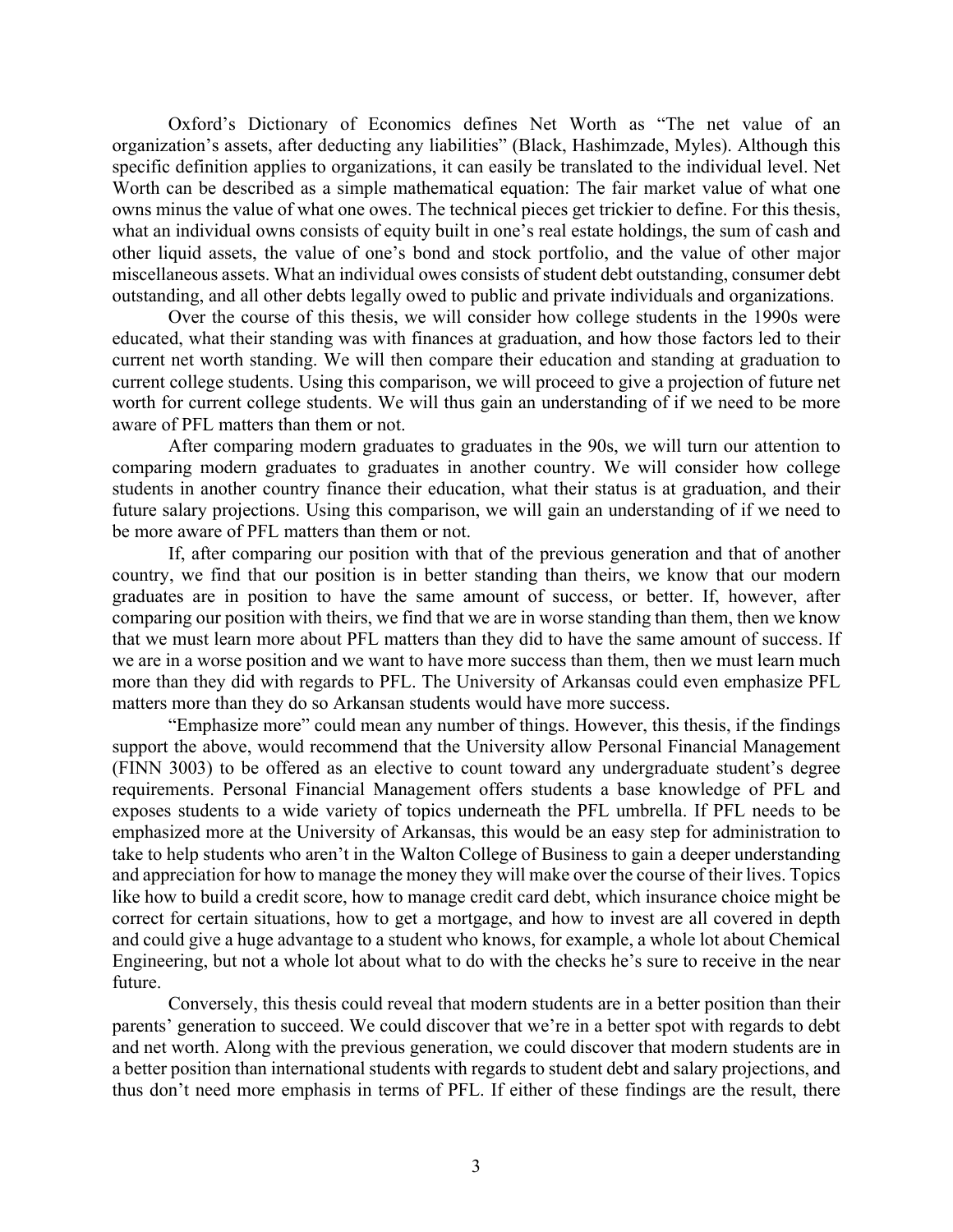would be no need for the University to further emphasize PFL any more than it currently is, and thus no evidence-backed recommendation for FINN 3003 to be offered to all majors. In fact, this would essentially be a best-case scenario finding. It would mean that students are in a better financial position than expected, and don't need more awareness of PFL overall to achieve the same success.

#### **PFL of College Graduates During the 1990s**

College graduates from 1990-1999 are a group roughly one to two generations behind current college students. These graduates are both recent enough regarding which to have ample data and old enough now to accurately estimate the course of their net worth and sum of their financial decisions. They are also a group close enough to modern day that comparisons shouldn't have too many confounding variables. Determining how they were educated, what their financial status was at graduation, and determining their resulting net worth will provide a good base for comparison to modern-day students.

Graduating college during the years 1990-1999 means that if our subjects are traditional students, and most them will be, then they were born generally in the 1970s. If we follow a traditional generational framework, then these subjects are part of "Generation X." Let us consider how educated Gen X was, how they paid for their education, and what the results of that education were with regards to net worth.

Generation X is a highly educated generation. "Just over 33 percent of [Generation X] have a bachelor's degree or more education, which makes them the best educated among the generations." In contrast, Millennials and Baby Boomers are both slightly less educated as a group, coming in at 32.8 percent and 30 percent with a bachelor's degree, respectively (New Strategist Publications, 34). It's interesting that Gen X has more education than the generation that came after them considering that more and more employers are looking for at least a bachelor's degree to hire employees. Could this be because of rising tuition prices and rising debt levels?

Not only is Gen X the most educated by number of completed degrees, but 60 percent of Gen Xers have at least attended some college before finishing a degree or dropping out. This is a staggeringly high number. More than half of Americans who are part of Gen X at least attempted some college education. However, since only 33 percent of Gen Xers actually completed a degree, nearly half of Xers who attended college dropped out before finishing (New Strategist Publications, 34). This high rate of dropout may be one reason why many consider Generation X "the slacker generation" (The Hutchinson Unabridged Encyclopedia).

Another crucial aspect of education is the cost of achieving that education. Seemingly everyone can agree that tuition costs have risen in recent years, but have they risen proportionally with incomes? If so, the increase in tuition cost is negligible in comparing Gen X graduates with modern day graduates. However, if the average cost of tuition has increased more than the average household income, that would mean it costs more to go to college now than in the 90s, relatively speaking. Determining a ratio of (Median Household Income / Average Tuition Cost) will give us an easy way to see this change over time. The higher the ratio, the easier it is for an average household to afford college tuition.

In 1991, Equifax reports that the median household income was just under \$50,000 per year. During the same year, average tuition cost was \$12,000. Our ratio here would be (\$50,000 / \$12,000), which comes out to approximately 4.17. All through the 1990s, cost of college and median household income both have gone up. In 1999, the same Equifax study reported that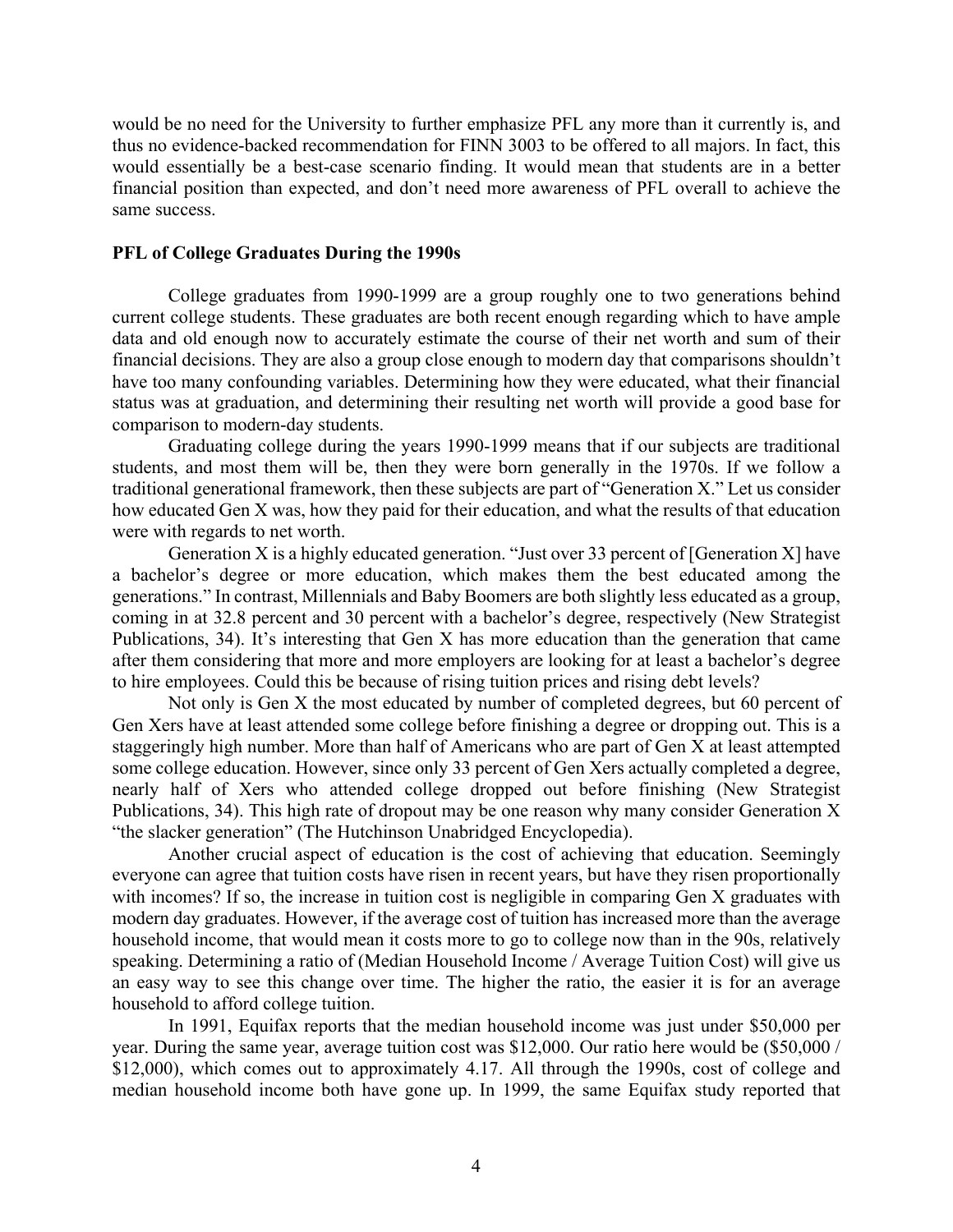median family income had risen to \$56,000 per year, and tuition costs had risen to \$15,000 per year (Equifax Study, 2). Our ratio in 1999 then comes out to approximately 3.73. So, by the end of the 90s, it's slightly harder for an average family to afford college than at the beginning of the decade.

Although the ratio did decrease during the 1990s, consider its interpretation and implications for our Gen Xers who are trying to afford to go to college. Their household makes between 3 and 4.5 times what they need to pay in tuition each year for them to go to school. For the sake of simplicity, if the average family used their entire income to send children to college, they could send between 3 and 5 children per year to an average public university.

Was this ratio considered affordable? Evidently so. As mentioned previously, 33 percent of Gen X has achieved at least a bachelor's degree. Not only that, but Gen X was the first generation in which women surpassed men in the pursuit of higher education (New Strategist Publications, 40). If higher education had not been widely perceived as both necessary and accessible to the common person, such figures would not have been observed.

Now, let us turn our attention to more recent graduates in comparison. We'll use figures from students who graduated between 2010-present, recognizing that some studies haven't incorporated the most recent few years due to their publishing dates. In 2010, Equifax reports that median household income was about \$52,000 per year. During the same year, average tuition cost was nearly \$19,000. Our ratio here would be (\$52,000 / \$19,000), which comes out to approximately 2.74. The most recent data that Equifax reports is for the year 2012, where average household income decreased to \$51,000 per year and average tuition rose to just over \$20,000, making our ratio (\$51,000 / \$20,000) or approximately 2.55 (Equifax Study, 2).

The interpretation of these ratios compared to the ratios we developed for 90s graduates paints a slightly more challenging picture of affordability. For modern graduates who wish to afford college, the average household makes approximately 2.55-2.74 times what they need each year for tuition. Again, for the sake of simplicity, this means that if the average family spent their entire annual income on sending kids to college, they could send between 2 and 3 kids each year. This fact, in contrast with the 3 to 5 students that could be sent during the 1990s, means that it's significantly more of a challenge for the average family to send a student to an average university during modern times.

Throughout the 2010s, cost of college rose more than average household income. In fact, average household income decreased while college prices continued to increase. What does this mean for indebtedness and PFL of our more recent college grads? Graduates in the modern day must do one of several things: rely more on their parents' income than before to fund their education (which is even more difficult to do due to falling average family income), take out more student debt, drop out of pursuing a degree, or find more creative ways to fund their education if they still wish to pursue it. These situations all point to one truth for modern graduates: they need more knowledge of PFL than the last generation to have a comparable amount of success with regards to affordability of college.

Moving on from price of education to actually paying that price, let us now turn our attention to how Gen X financed their educational endeavors, and then compare their sources of funding with modern graduates. What kind of student debt did they take on to afford classes? And if debt was taken on, how quickly was it paid back? Or is it still not paid back?

The available data show that despite education being reasonably priced, Gen X did use a significant amount of student debt to fund their educational endeavors. Data from government sources such as the National Postsecondary Student Aid Study (NPSAS) give us a good idea of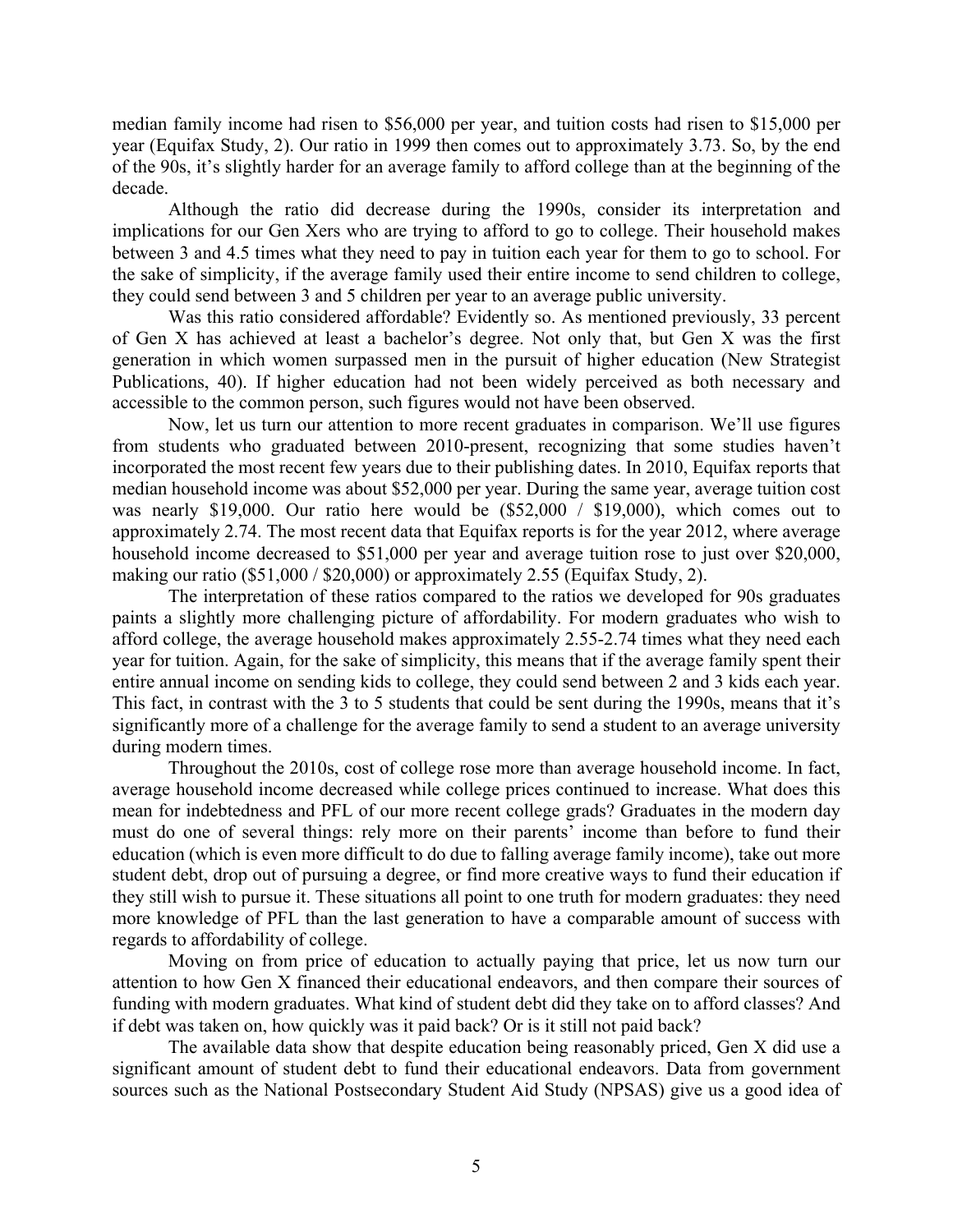just how much educational funding the average student in the 1990s took on to fund their education. NPSAS is "an approximately quadrennial survey of students attending Title IV institutions (those eligible for federal aid) that is conducted by the National Center for Education Statistics. The nationally representative cross-sectional survey is designed specifically to gather information on how different students pay for higher education. It provides student-level information on financial aid provided by the federal government, the states, postsecondary institutions, employers, and private agencies, along with student demographics and enrollment characteristics" (Hershbein, 4).

Using NPSAS data, we can get a clear estimate of how much debt was taken on by the average Generation X and modern college student. However, since the data is quadrennial, meaning it only is collected every 4 years, we'll have to extrapolate the data past our intended range just slightly. The three data pulls that will be analyzed from NPSAS are for the academic years 1992-1993, 1995-1996, and 1999-2000. Since the intended range is 1990-1999, we'll only have confounding data from one extra year that should be fairly similar to the year before it.

In addition to NPSAS data being quadrennial, we should account for the time value of money. To have a true understanding of student debt amounts in the past, we must adjust the monetary values to reflect the present. To do this, data from the past will be input into the Bureau of Labor Statistics' Consumer Price Index Inflation Calculator. This calculator, found online at https://data.bls.gov/cgi-bin/cpicalc.pl, has official United States inflation data from January 1913 to January 2018. Using this most recent data available, we'll translate NPSAS statistics from the 1990s to reflect January 2018 buying power.

Each data pull estimate will need to be brought to modern buying power through the CPI Inflation Calculator and subsequently multiplied by four to reflect that most students are spending four years of aid at the college level. After multiplying each of the three inflation-adjusted data pulls by four, we can perform a collective average of the three to get an idea of the average amount of total aid received by college graduates in the 1990s during their four years in college. This average can then easily be compared to current graduates.

From 1992-1993, the average student took \$3,266 of student loans (NPSAS 1992-1993, 10). Adjusted for inflation, this amounts to \$5,676.95 in January 2018. Multiplied by four, the average graduate for this data pull graduated with approximately \$22,707.80 in student debt in terms of today's dollars.

From 1995-1996, the average student took \$4,010 of student loans (NPSAS 1995-1996, 9). Adjusted for inflation, this amounts to \$6,437.48 in January 2018. Multiplied by four, the average graduate for this data pull graduated with approximately \$25,749.92 in student debt in terms of today's dollars.

From 1999-2000, the average student took \$5,173 of student loans (NPSAS 1999-2000, 7). Adjusted for inflation, this amounts to \$7,596.07 in January 2018. Multiplied by four, the average graduate for this data pull graduated with approximately \$30,384.28 in student debt in terms of today's dollars.

To calculate an overall average of leverage of student debt from graduates of the 1990s, the best we can do is average the above three totals. This average will already be adjusted for inflation. Averaging the above three, we come up with a rough estimate of what it cost a graduate in the 1990s to fund their education with debt: \$26,280.67. Roughly speaking, the average student would take on about \$26,000 of debt (in addition to scholarships and grants) to fund their higher education.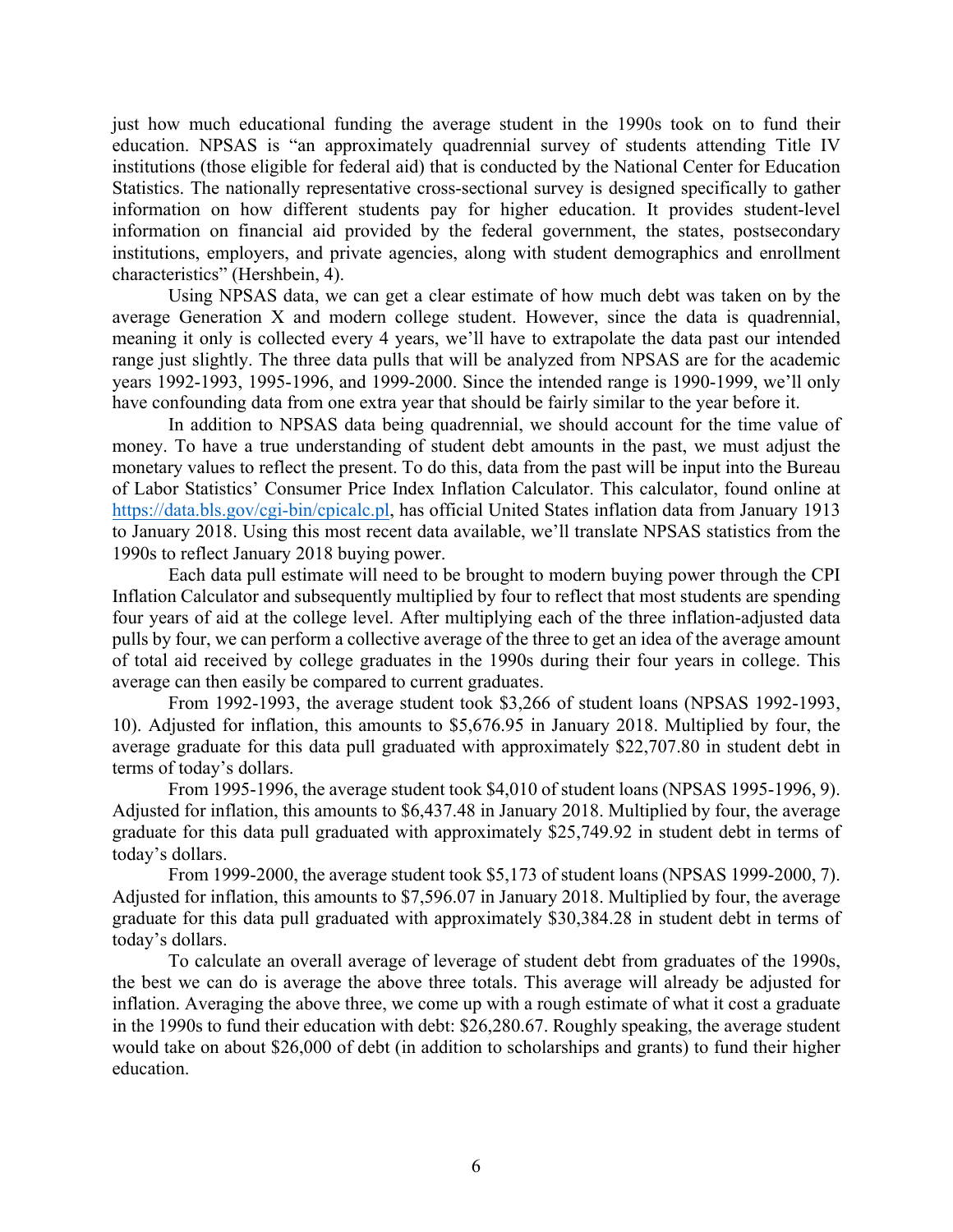Now that we know the average Gen X student's leverage of student debt, let's consider comparing that leverage to modern students. Again, let's leverage NPSAS data from 2010-present. After receiving hard data, the data will be brought to January 2018 buying power through the Inflation Calculator previously used, and multiplied by four to obtain an average four year use of debt for modern graduates. Since NPSAS is quadrennial, the data pulls we'll use are from the academic years 2011-2012 and 2015-2016. Once we bring estimates up to modern prices and multiply by four, we can average the estimates to get a rough idea of how much student debt is leveraged by the modern college grad.

From 2011-2012, the average student took \$7,100 of student loans (NPSAS 2011-2012, 8). Adjusted for inflation, this amounts to \$7,764.13 in January 2018. Multiplied by four, the average graduate for this data pull graduated with approximately \$31,056.52 in student debt in terms of today's dollars.

From 2015-2016, the average student took \$7,600 of student loans (NPSAS 2015-2016, 8). Adjusted for inflation, this amounts to \$7,951.30 in January 2018. Multiplied by four, the average graduate for this data pull graduated with approximately \$31,805.20 in student debt in terms of today's dollars.

To calculate an overall average of leverage of student debt from modern graduates, the best we can do is average the above two totals. This average will already be adjusted for inflation. Averaging the above two, we come up with a rough estimate of what it cost a graduate in the present time to fund their education with debt: \$31,430.86. Roughly speaking, the average student would take on about \$31,000 of debt (in addition to scholarships and grants) to fund their higher education.

So, the average 1990 graduate used approximately \$26,000 of student debt on top of their other scholarships, grants, jobs, and help from parents to fund their education. The average modern graduate is using approximately \$31,000 of student debt to do the same. When adjusted for inflation, it costs the average student \$5,000 more in debt to fund their education. This data shouldn't surprise, because we already know that rising tuition compared to average household income means that the price gap must be filled somewhere.

Again, we see that the PFL (this time regarding student debt and knowledge of how to use it effectively) of modern graduates needs to be at a higher level than their parents to have the same success. If modern graduates are to be expected to pay off debt, increase assets, and eventually send their own children to college amidst rising tuition costs, they must be more educated than the previous generation to obtain the same result. If they want to "get ahead" of their parents in terms of net worth, their knowledge and application of PFL must exceed their parents' knowledge.

Now that upbringing, educational attainment, and student debt of Generation X have been analyzed, we can turn our attention to the net worth that has presently been obtained by Gen X individuals. Do their assets exceed their debts? If so, by how much are they ahead on average? And what could this mean for modern graduates?

The average net worth of a Gen X household at the end of 2009 was \$69,400 (New Strategist Publications, 298). Again, net worth is a picture of how much one owns minus the liabilities one owes. So, the average Gen X household at the end of the great recession owned nearly \$70,000 more than they owed. One generation above them, the Baby Boomers have an average household net worth of \$222,300 at the end of 2009 (New Strategist Publications, 298). One generation behind them, the Millennials have an average household net worth of \$9,000 (New Strategist Publications, 298).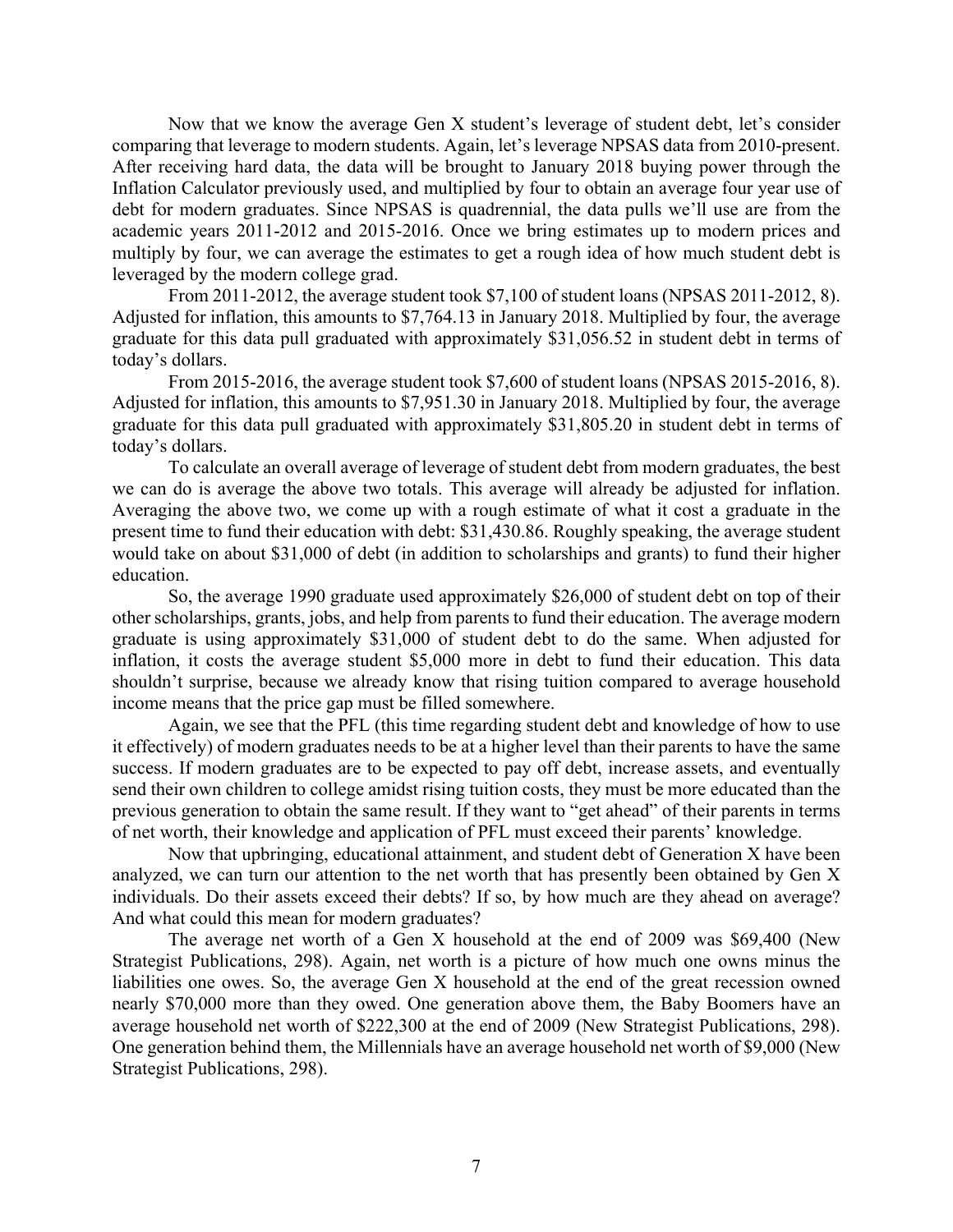What's observed is that as one grows older, one pays off debts (like student debt) and acquires assets (like a primary residence) and one's net worth grows as a result. What the data show is that this process just takes time. If we take into account the average \$31,000 of student debt that a recent grad has and compare it to the (inflation-adjusted) \$26,000 that a Gen X grad had, there isn't such a substantial difference in debt values that would lead to a substantial difference in future net worth values. \$5,000 is not a hurdle that is too high to overcome in the long-run if one invests wisely. Over time, making payments on debt and buying assets lead to an average net worth that far exceeds the debts one acquired in college. This is an encouraging fact for young grads. However, if long-term success in net worth is to match or exceed previous generations, PFL must match or exceed the PFL of previous generations.

Analyzing the past performance of graduates in the Unites States presents a great perspective on how a previous generation played the hand they were dealt, so to speak. Understanding how current grads' standing with PFL relates to a previous generation shows us that our generation must have a knowledge of PFL that meets or succeeds that of Gen X to achieve the same success. Indeed, we'd want our more recent grads' knowledge to succeed each previous generation's knowledge so our net worth will exceed theirs, especially considering that 60% of households age 55 and older have saved less than \$100,000 for retirement (New Strategist Publications, 313). If we wish to overcome that statistic, we must have knowledge of PFL which exceeds that of our parents.

A helpful summary of our comparison to Gen X graduates can be found below:

|                            | Household Income / Tuition   Average<br>Ratio | Student Debt<br>at<br>Graduation |
|----------------------------|-----------------------------------------------|----------------------------------|
| 1990s College<br>Graduates | 3.95                                          | 26,280.67                        |
| Modern College Graduates   | 2.65                                          | 31,430.86                        |

### **PFL of International College Graduates**

Another metric that can be used to contextualize modern American graduates is to compare them to modern international graduates. Instead of just comparing to a previous generation like Gen X, we can now turn our attention to comparing modern American graduates to their counterparts around the world. To do this succinctly and with value, we will compare modern American graduates to their counterparts in just one other country, being very careful about which country we select as our country of comparison.

Comparing with another culture will give us another way to see how our modern graduates' knowledge of PFL must be to compete in an increasingly globalized world. With our country of comparison, we will compare the average cost of college for an undergraduate student, the average amount of student debt taken to pay for that undergraduate education (with the corresponding interest rates), and salary projections for students after graduating. If we find that our students will come out of college more in debt with less of a salary projection, then we know that their knowledge of PFL must exceed their counterparts internationally. If we find that our students come out of college less in debt and with higher salary projections, then we know that their knowledge of PFL doesn't need to exceed the knowledge of their international counterparts.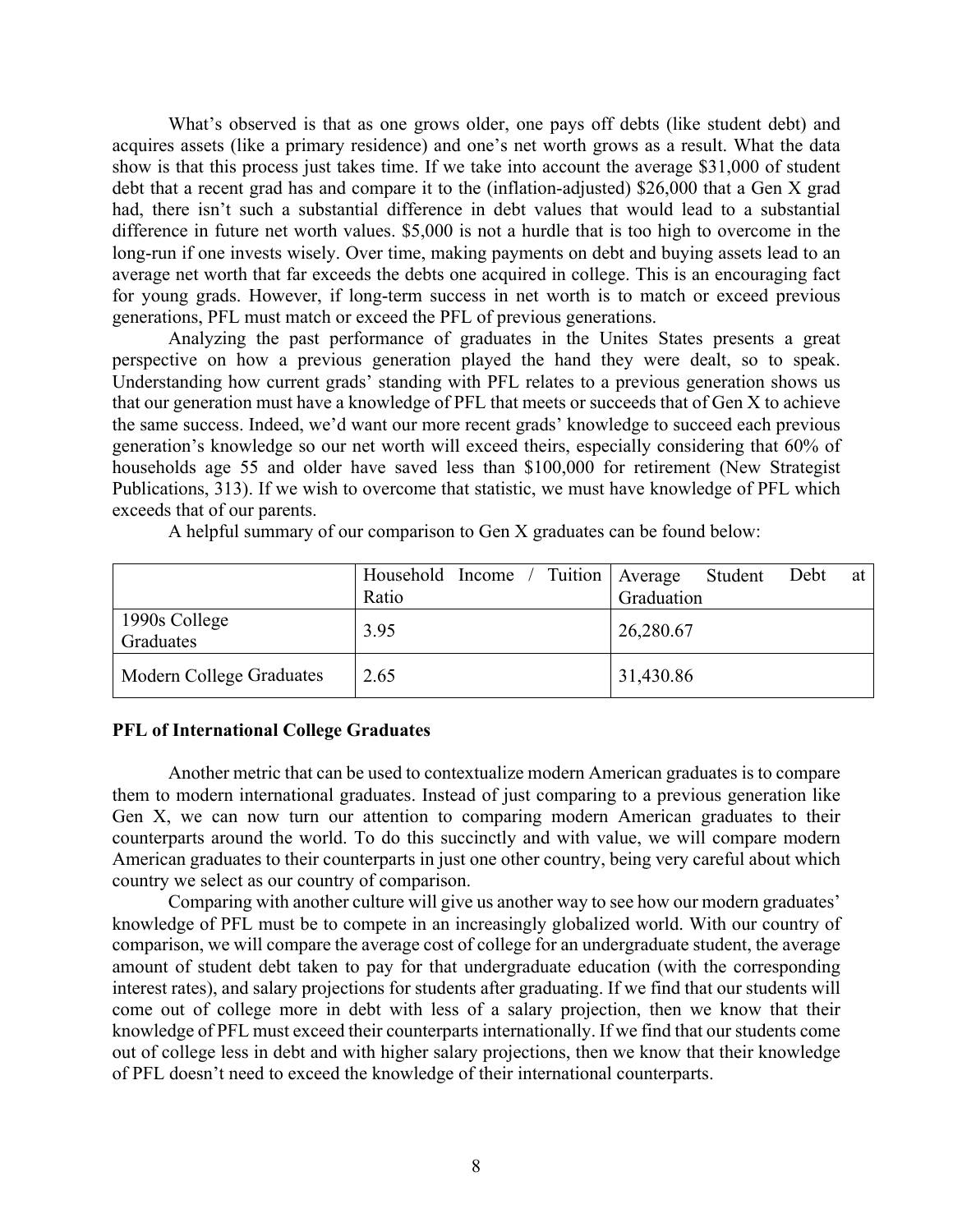In order to compare college graduates from the USA to those of another nation, we must select a nation as similar to the United States as possible so there is as little interference with assumptions made as possible. While there is no nation exactly similar to the United States in terms of education, upbringing, college cost, access to college, salaries, taxation structures, etc., there are nations that clearly are more comparable than others. To compare modern American graduates to modern graduates from China might be a less valuable comparison than say the United Kingdom, simply due to the vast differences in societal structure.

To better understand the space in between cultures, there exists a concept called Cultural Distance. Oxford's Dictionary of Geography defines Cultural Distance as "A gap between the culture of two different groups, as between Vietnamese immigrants and the Czech majority in the Czech Republic" (Mayhew). When the distance is something more simple, such as distance between the United States and the United Kingdom, there are methods developed to quantify that distance across several spectrums. In our example earlier, for example, we'd expect the quantified cultural distance in between the USA and China to be greater than the cultural distance in between the USA and the UK. The country that we want to compare our graduates to is the one whose cultural distance to the USA is the smallest.

Quantifying cultural distance is even more difficult than it sounds. Placing a number that sums up the cultural decisions and values of each nation is incredibly difficult. Due to disagreements in how these cultural values should be weighted, several different methods of comparison have been developed for measuring cultural distance between nations.

| Country               | Cultural distance |
|-----------------------|-------------------|
| Generic formula       |                   |
| <b>United States</b>  | 29.01             |
| Australia             | 28.42             |
| Great Britain         | 22.60             |
| Netherlands           | 19.51             |
| Denmark               | 7.70              |
| New Zealand           | 1.80              |
| Canada                | 0.00              |
| Sweden                | $-2.02$           |
| Norway                | $-8.91$           |
| Italy                 | $-25.44$          |
| Country               | Cultural distance |
| Kogut/Singh's formula |                   |
| Canada                | 0.000             |
| Australia             | 0.110             |
| <b>United States</b>  | 0.126             |
| New Zealand           | 0.183             |
| South Africa          | 0.235             |
| Great Britain         | 0.262             |
| Germany west          | 0.348             |

Switzerland Ireland Italy

0.359

0.371

0.631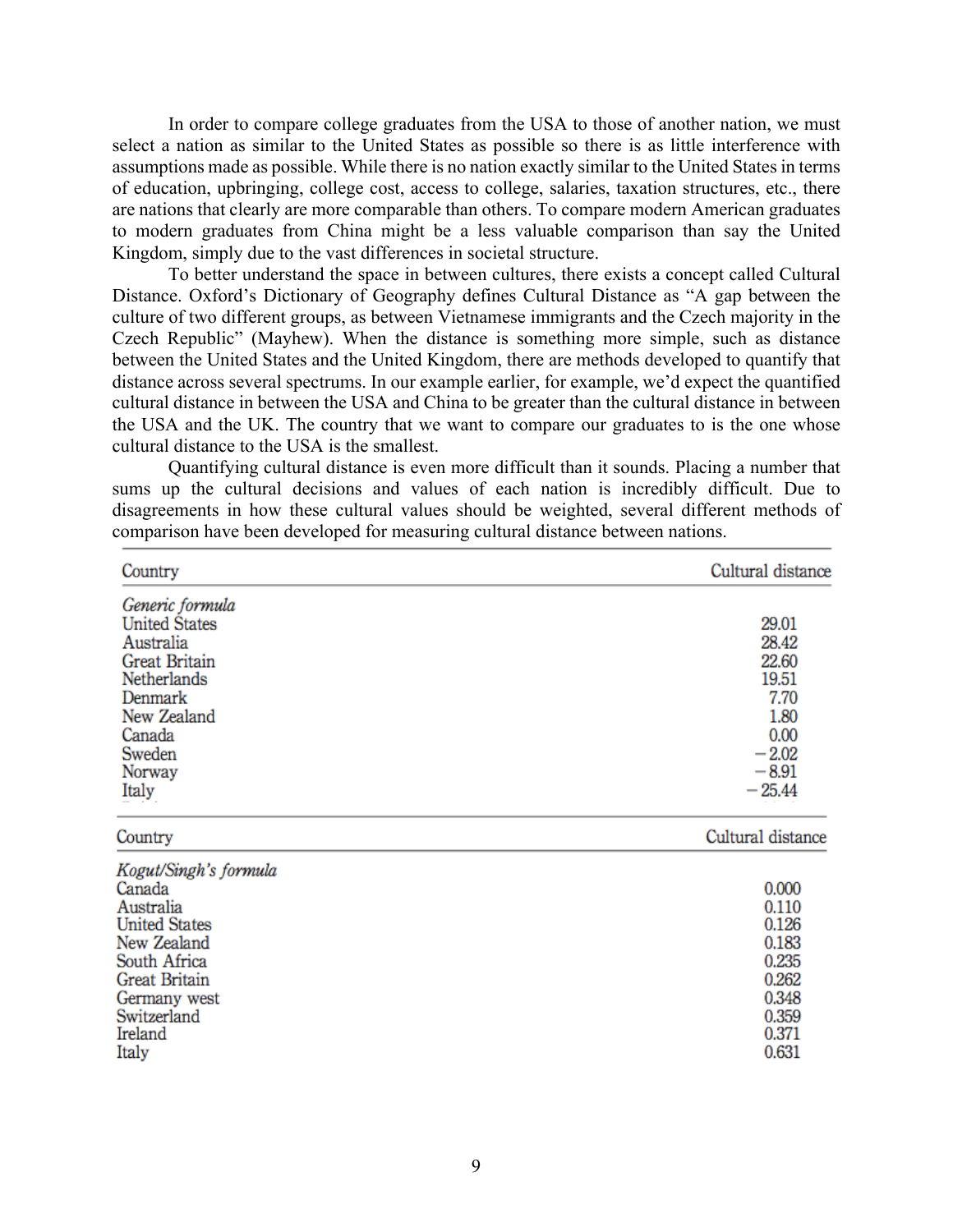When looking at different methods of measuring cultural distance, there are several scores and methods of scoring that have been used over time. In 1980, a scoring system was proposed by Geerte Hofstede. Using Hofstede's method of scoring in the modern day, the United States is most culturally similar to (in order) Australia, Great Britain, and the Netherlands (Yeganeh, 13). In 1988, a new scoring system was proposed by researchers Kogut and Singh. Using Kogut and Singh's scoring method in the modern day, the United States is most culturally similar to (in order) Australia, New Zealand, and Canada (Yeganeh, 14). While the indices disagree on the particular, it's easy to note that Australia is perceived as culturally closest to the USA in both methods. Therefore, we will use Australia as our country of comparison for college graduates.

Generally speaking, the Australian higher education system is very similar to the system that we're used to in the United States. There are a mix of public and private institutions, with the public institutions typically being more affordable and larger in number of students. However, an undergraduate degree is typically completed in 3 years of study. To gain entry as a domestic student, one needs the Australian equivalent of a high school diploma (which varies by Australian territory) as well as to submit an application.

Public institutions are publicly subsidized just like in the United States, and the Australian student is responsible for tuition costs and living costs associated with a college education just like the American student. A full course load costs different amounts based on different types of courses. Two of the largest public institutions in Australia, The University of Melbourne and The University of Sydney, should give us a good benchmark of cost comparison to an American public school like The University of Arkansas. While we won't be able to make accurate cost of living comparisons, the cost of education should be comparable between these three institutions.

At the time of composing this thesis, the exchange rate of Australian Dollars to US Dollars is approximately 1 Australian Dollar to 0.77 US Dollars. This exchange rate will be used throughout the rest of the paper. For comparison and example, a full-course load for an Australian business student studying at both The University of Melbourne and The University of Sydney in 2018 would cost the student \$10,754 AUD (Australian Dollars), or \$8,280.58 USD (University of Melbourne Fee Tables and Calculations, University of Sydney Bachelor of Commerce). This course load does not include mandatory add-ons and fees that will also have to be paid to attend the University. This amount is set by the equivalent of the Australian Federal government as a max that domestic students must contribute to achieve higher education. Since course work takes three years, total cost of paying tuition for a bachelor's degree in business is \$24,841.74 USD.

We must be careful in how we structure our comparison of the University of Arkansas to these Australian public universities. The above amounts associated with Australian students do include some fees, but not all fees, and we must mirror this in our comparison to costs at the UofA. To take a full load (15 hours) of business classes at the UofA, a resident student's estimated tuition and fees for a semester are estimated by the UofA to be \$5,952.15 (University of Arkansas TreasureNet Estimator). However, we must subtract fees that our Australian estimates didn't include. Specifically, Australian estimates include nearly everything but the "New Student Fee" and the "First Year Experience Fee" that is included in our estimates. When we subtract those fees out, we are left with tuition costing a UofA business undergrad \$5,812.15 per semester. Assuming a 4-year (8-semester) path to graduation, total cost of paying tuition for a bachelor's degree in business is \$46,497.20.

Cost of college tuition in Australia is approximately \$21,655.46, less at public institutions than at the University of Arkansas and comparable public institutions in the United States, despite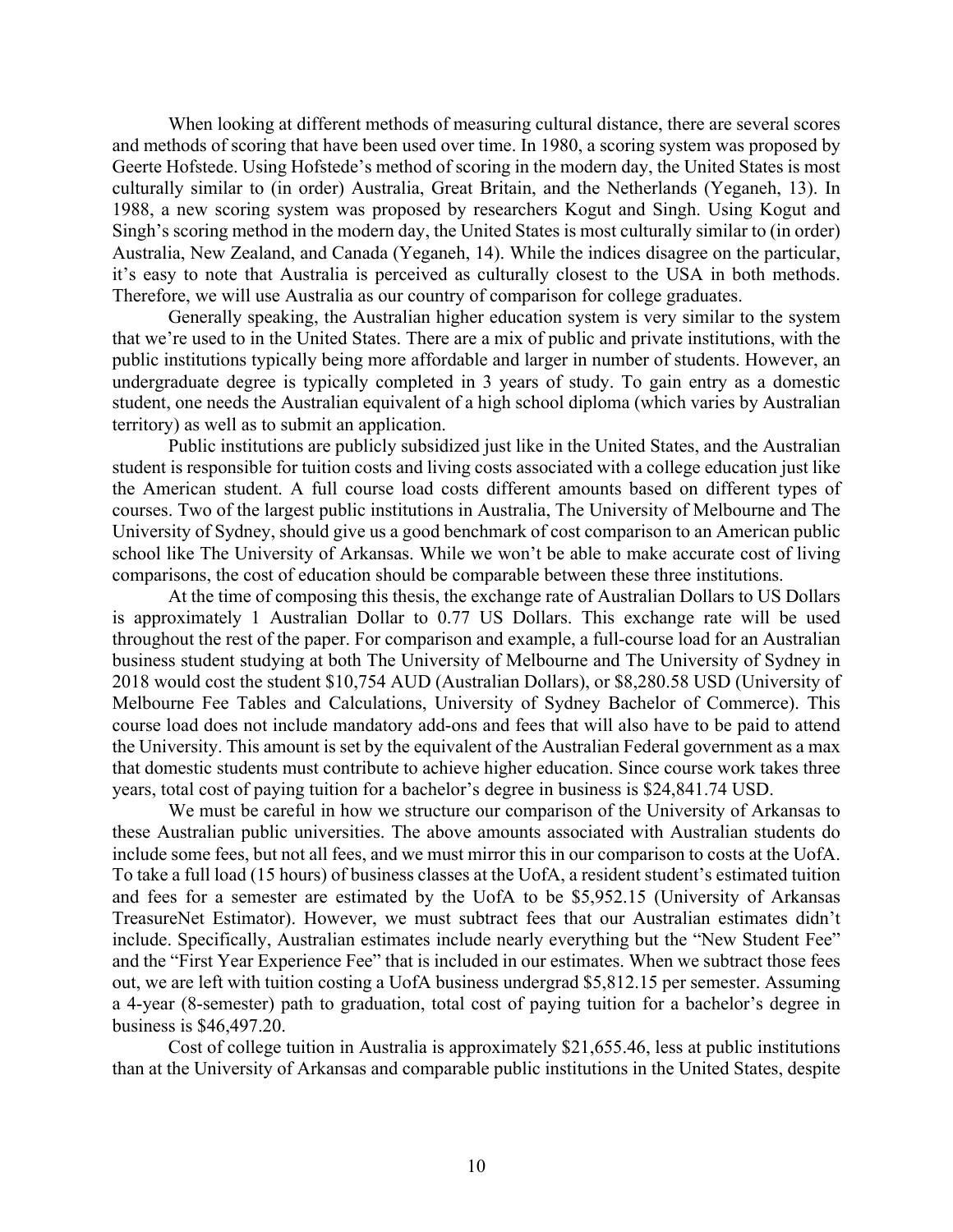the small cultural distance observed between our two nations. College students in Australia are graduating one year earlier than ours, coming out of the process over \$20,000 ahead of us.

Of course, there are other factors besides tuition costs that we need to take into consideration as well. One of these factors is how education is financed in Australia. Are Australian students taking debt onto themselves at higher interest rates than our students? And, do Australian students have the wide availability of loan options that students in the USA have access to?

Australian students who attend public universities can receive full funding for the tuition piece of their education (which we estimated at \$10,754 AUD) through the government-sponsored Higher Education Loan Program (or HELP). HELP is widely available to students so long as they're attending a publicly subsidized institution. It is not income based, meaning anybody who is eligible can apply and receive these loans regardless of their personal income or parents' income. Furthermore, "There is no real interest charged on HECS-HELP loans. However, [the student's] debt will be indexed each year to reflect changes in the Consumer Price Index to maintain its real value" (Australian Government StudyAssist). If you're a domestic student studying at a public Australian University, the government will give you interest-free loans to cover the cost of your tuition. You won't have to make payments on the loans until you make over \$54,868 AUD (or over \$42,248.36 USD) per year, at which point a set percentage (between 4% and 8% of your gross income) will be deducted from your paycheck to begin repaying the loan. You can also opt to pay a lump sum on top of your automatic deductions to decrease the principal loan amount as well. So, in answer to our previous questions, availability of loans is not an issue for domestic Australian students at public universities, nor are high interest rates on those loans.

While all seems great with these loans, there are more restrictions on them than the typical American student loan. First, these HELP loans can only be used to meet a student's contribution for tuition costs, meaning he's still on his own to pay for typical cost of living expenses such as food and shelter. Not only this, but the loans can't be used to even pay for textbooks or course materials.

Various grants and scholarships are available to help with these non-tuition costs depending on the institution that a student attends, most of which are private and supported by donations. There also exist, much like in the USA, private student loans from companies with widely varying terms of use and interest rates. For a domestic student, these loans would assist with rent, transportation, food, etc. There is no need to use these loans with higher interest rates to pay for tuition expenses when these expenses are already covered by a zero-interest, government supplied loan.

At the two public institutions we looked into, The University of Melbourne and The University of Sydney, the institutions themselves also offer private, short-term, interest-free loans to help students who are struggling financially. These loans are applied for and supplied depending on financial need of the student, and are small in amount, typically \$2,000 AUD or less.

How does government loan usage in Australia then compare to government loan usage in the United States? Well, according to NPSAS data cited in the previous section, current students in the United States are using \$31,430.86 on average of government debt to fund their education, with interest rates hovering around 4% or 5%. According to Brookings, Australian loans "are generally available for the full tuition price, and because of the subsidized terms, many students opt to take them" (Brookings). If we used our previous estimate of a three-year business student, their HELP loan balance would be \$32,262 AUD, or \$24,841.74 USD, at the end of their college career. This is a generous estimate, because not all students will be taking out loans in the full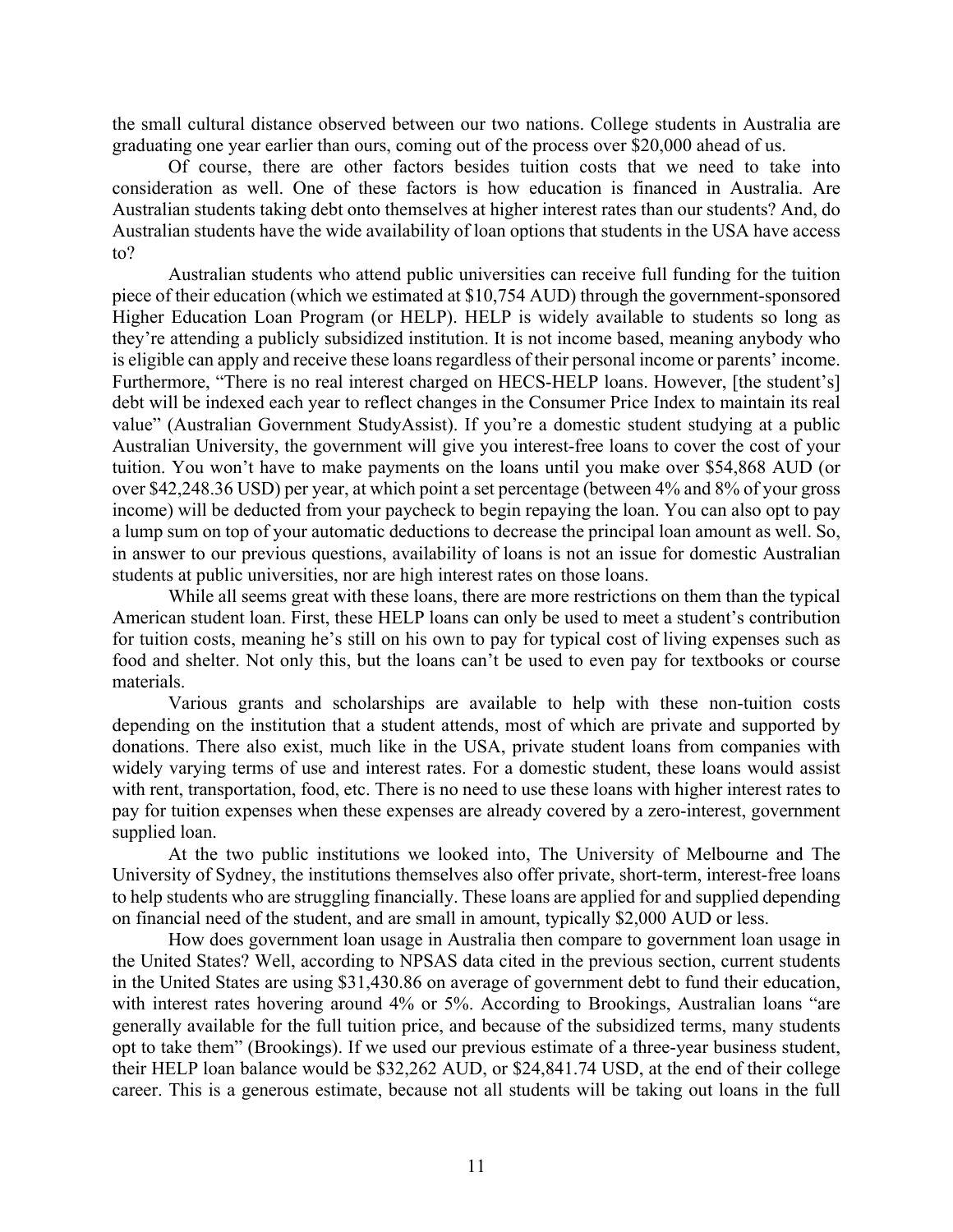amount of their tuition. But, even if they did take out the full amount, their average outstanding balance at the end of college would be approximately \$6,589.12 less than their American counterparts. Therefore, Australian students, using a conservative estimate, come out \$6,600 ahead of American students in terms of student debt, and they don't have to pay any interest on that debt.

Australians typically do come out in better shape in terms of student debt than Americans. However, that's meaningless by itself if they won't make as much as American graduates. American graduates can still easily achieve a higher net worth than Australian graduates if they are paid more for the same positions and have reasonably higher future salary projections. We must take both Australian and American salary projections into account if we are to understand how student debt relates to net worth.

Below is a table from The Australian Journal of Education with median incomes by degree type in Australia from 2006:

|                                   |         | Ratio   |           | Ratio   |
|-----------------------------------|---------|---------|-----------|---------|
|                                   | Male \$ | Grad/HS | Female \$ | Grad/HS |
| <b>Humanities</b>                 | 797     | 0.90    | 636       | 1.14    |
| <b>Science</b>                    | 1090    | 1.23    | 749       | 1.34    |
| <b>Allied Health</b>              | 1215    | 1.37    | 896       | 1.61    |
| <b>Mathematics and Statistics</b> | 1219    | 1.38    | 900       | 1.61    |
| <b>Information Technology</b>     | 1167    | 1.32    | 936       | 1.68    |
| Engineering                       | 1317    | 1.49    | 915       | 1.64    |
| Architecture                      | 1208    | 1.36    | 811       | 1.45    |
| Medicine                          | 2034    | 2.30    | 1405      | 2.52    |
| Nursing                           | 1070    | 1.21    | 727       | 1.30    |
| Dentistry                         | 1826    | 2.06    | 1297      | 2.32    |
| Education                         | 1085    | 1.23    | 858       | 1.54    |
| Visual and Performing Arts        | 750     | 0.85    | 625       | 1.12    |
| Commerce                          | 1268    | 1.43    | 873       | 1.57    |
| Law                               | 1668    | 1.88    | 1158      | 2.07    |
| Economics                         | 1287    | 1.45    | 862       | 1.54    |
| Year 12                           | 839     |         | 558       |         |

Table 1. Median income for all graduates by field of study, 2006.

Source: Australian Bureau of Statistics, 2006 Census of Population and Housing, unpublished.

The median income figures that are shown are median weekly income numbers, stated in AUD. The base "Year 12" at the bottom of the table represents students with a high-school equivalent education who did not pursue higher education.

In order to understand this more clearly, we need to translate the AUD figure into USD. However, we can't use our current exchange rate of 0.77, since this data is from 2006. The Reserve Bank of Australia keeps historical data on USD exchange rates, and the mean exchange rate figure of all monthly exchange rates in the year 2006 is 0.76 (Reserve Bank of Australia); a small change from our current rate, but not an insignificant one. Below is a table constructed using the data above and the updated exchange rate information from 2006 to form a weekly USD earnings and corresponding annual USD earnings by degree type.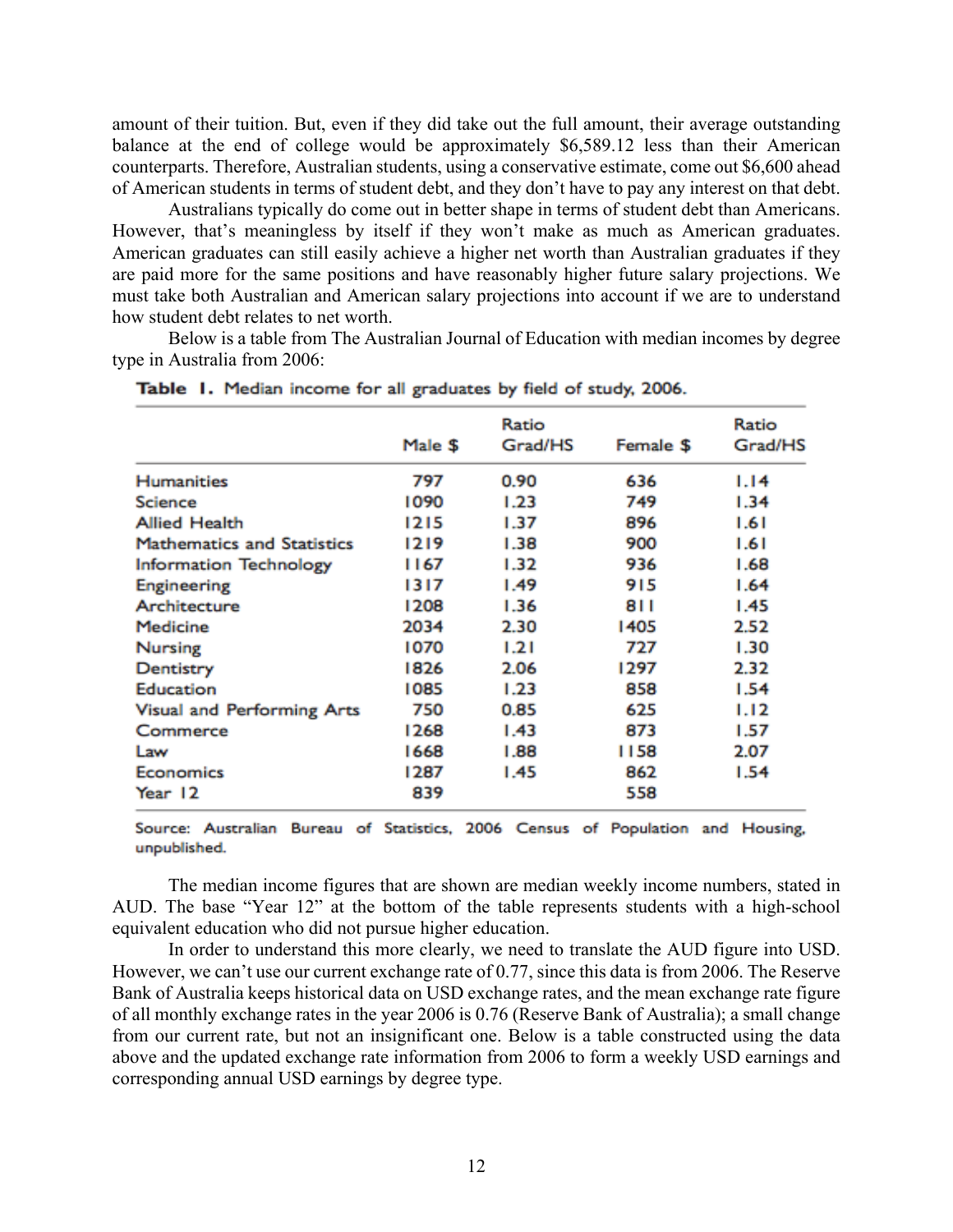|                                     | Male       | Male       | Female     | Female     |
|-------------------------------------|------------|------------|------------|------------|
|                                     | Weekly     | Annual     | Weekly     | Annual     |
|                                     | <b>USD</b> | <b>USD</b> | <b>USD</b> | <b>USD</b> |
| Humanities                          | 605.72     | 31,497.44  | 483.36     | 25,134.72  |
| Science                             | 828.4      | 43,076.80  | 569.24     | 29,600.48  |
| Allied Health                       | 923.4      | 48,016.80  | 680.96     | 35,409.92  |
| Mathematics and Statistics          | 926.44     | 48,174.88  | 684        | 35,568.00  |
| <b>Information Technology</b>       | 886.92     | 46,119.84  | 711.36     | 36,990.72  |
| Engineering                         | 1000.92    | 52,047.84  | 695.4      | 36,160.80  |
| Architecture                        | 918.08     | 47,740.16  | 616.36     | 32,050.72  |
| Medicine                            | 1545.84    | 80,383.68  | 1067.8     | 55,525.60  |
| <b>Nursing</b>                      | 813.2      | 42,286.40  | 552.52     | 28,731.04  |
| Dentistry                           | 1387.76    | 72,163.52  | 985.72     | 51,257.44  |
| Education                           | 824.6      | 42,879.20  | 652.08     | 33,908.16  |
| Performing<br>Visual<br>and<br>Arts | 570        | 29,640.00  | 475        | 24,700.00  |
| Commerce                            | 963.68     | 50,111.36  | 663.48     | 34,500.96  |
| Law                                 | 1267.68    | 65,919.36  | 880.08     | 45,764.16  |
| Economics                           | 978.12     | 50,862.24  | 655.12     | 34,066.24  |
| Year 12                             | 637.64     | 33,157.28  | 424.08     | 22,052.16  |

Since this data is still in terms of USD from the year 2006, we'll have to adjust for inflation. As earlier in the thesis, we will use the official Bureau of Labor Statistics' Consumer Price Index Inflation Calculator to do so. We'll translate all 2006 data into January 2018 data and place in a table below to show how much the average Australian degree holder makes in terms of current annual USD:

|                               | Male            | Male            | Female          | Female          |
|-------------------------------|-----------------|-----------------|-----------------|-----------------|
|                               | Annual          | Annual          | Annual          | Annual          |
|                               | <b>USD 2006</b> | <b>USD 2018</b> | <b>USD 2006</b> | <b>USD 2018</b> |
| Humanities                    | 31,497.44       | 38,364.50       | 25,134.72       | 25,134.72       |
| Science                       | 43,076.80       | 52,468.39       | 29,600.48       | 29,600.48       |
| Allied Health                 | 48,016.80       | 58,485.41       | 35,409.92       | 35,409.92       |
| Mathematics and Statistics    | 48,174.88       | 58,677.95       | 35,568.00       | 35,568.00       |
| <b>Information Technology</b> | 46,119.84       | 56,174.87       | 36,990.72       | 36,990.72       |
| Engineering                   | 52,047.84       | 63,395.29       | 36,160.80       | 36,160.80       |
| Architecture                  | 47,740.16       | 58,148.45       | 32,050.72       | 32,050.72       |
| Medicine                      | 80,383.68       | 97,908.90       | 55,525.60       | 55,525.60       |
| <b>Nursing</b>                | 42,286.40       | 51,505.67       | 28,731.04       | 28,731.04       |
| Dentistry                     | 72,163.52       | 87,896.59       | 51,257.44       | 51,257.44       |
| Education                     | 42,879.20       | 52,227.71       | 33,908.16       | 33,908.16       |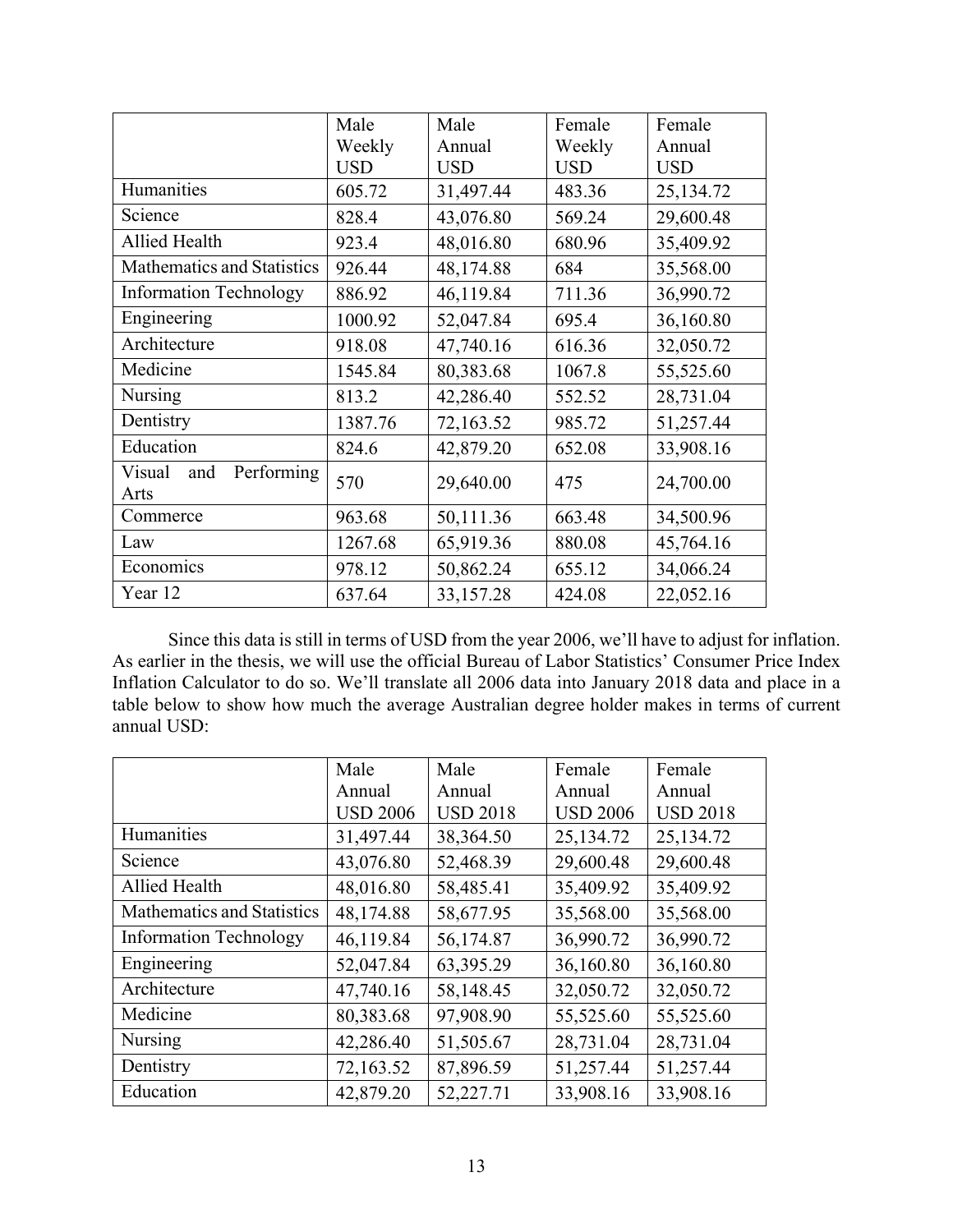| Visual<br>Performing<br>and<br>Arts | 29,640.00 | 36,102.10 | 24,700.00 | 24,700.00 |
|-------------------------------------|-----------|-----------|-----------|-----------|
| Commerce                            | 50,111.36 | 61,036.62 | 34,500.96 | 34,500.96 |
| Law                                 | 65,919.36 | 80,291.08 | 45,764.16 | 45,764.16 |
| Economics                           | 50,862.24 | 61,951.21 | 34,066.24 | 34,066.24 |
| Year 12                             | 33,157.28 | 40,386.22 | 22,052.16 | 22,052.16 |

Just as the Australian government keeps track of its median earnings by degree type, the United States Bureau of Labor Statistics keeps track of our median earnings by degree type. Below is a table which adjusts our cited USA 2011 statistics for inflation and then compares those to similar fields from the Australian data (if possible). We will remove earning categories that almost require advanced degrees (medicine, dentistry, and law). We will also remove earning categories that have no comparable in the United States (namely, Allied Health). Additionally, we will remove categories for which there is no data available from the Census and average categories which were categorized differently by the Census. While this brings us down to just a few remaining categories, it still will give us a good idea of how salaries compare between the two countries. If one country is paid significantly more or less than the other, we'd expect to see that pattern hold true across most, if not all, fields of study. Since the United States data isn't organized by gender, we'll average our two gender salaries from Australia to come up with an average salary by degree type regardless of gender. What we end up with is what we wanted in the beginning: an average salary comparison between United States degree holders and Australian degree holders, adjusted for inflation, by degree type.

|                            | Average Annual Australian | <b>USA</b><br>Annual<br>Average |
|----------------------------|---------------------------|---------------------------------|
|                            | Earnings by Degree        | (BLS<br>Earnings<br>by Degree   |
|                            |                           | Census Salary Table)            |
| Humanities (Average)       | 31,749.61                 | 61,912.99                       |
| Science (Average)          | 41,034.44                 | 72,733.93                       |
| Mathematics and Statistics | 47,122.98                 | 87,968.31                       |
| Engineering                | 49,778.05                 | 100,509.66                      |
| Education                  | 43,067.94                 | 55,846.38                       |
| Visual and Performing Arts | 30,401.05                 | 55,387.78                       |
| Commerce                   | 47,768.79                 | 73,074.70                       |

The difference in observed salaries is staggering. In every category except education, American salaries are almost doubling Australian salaries. It appears that despite the relatively small cultural distance between our two nations, salary levels between the two nations are largely different in favor of the United States.

To conclude our findings about Australia, let's review what's been discovered. From a cultural perspective, Australia is the most similar nation to the United States in both measures of cultural distance that we researched. This means that expected differences between the two nations should be very small, which gives us a good base country for comparison in personal financial matters and necessary knowledge of Personal Financial Literacy. Looking at college education, we found that public universities in Australia led to overall less student debt than American public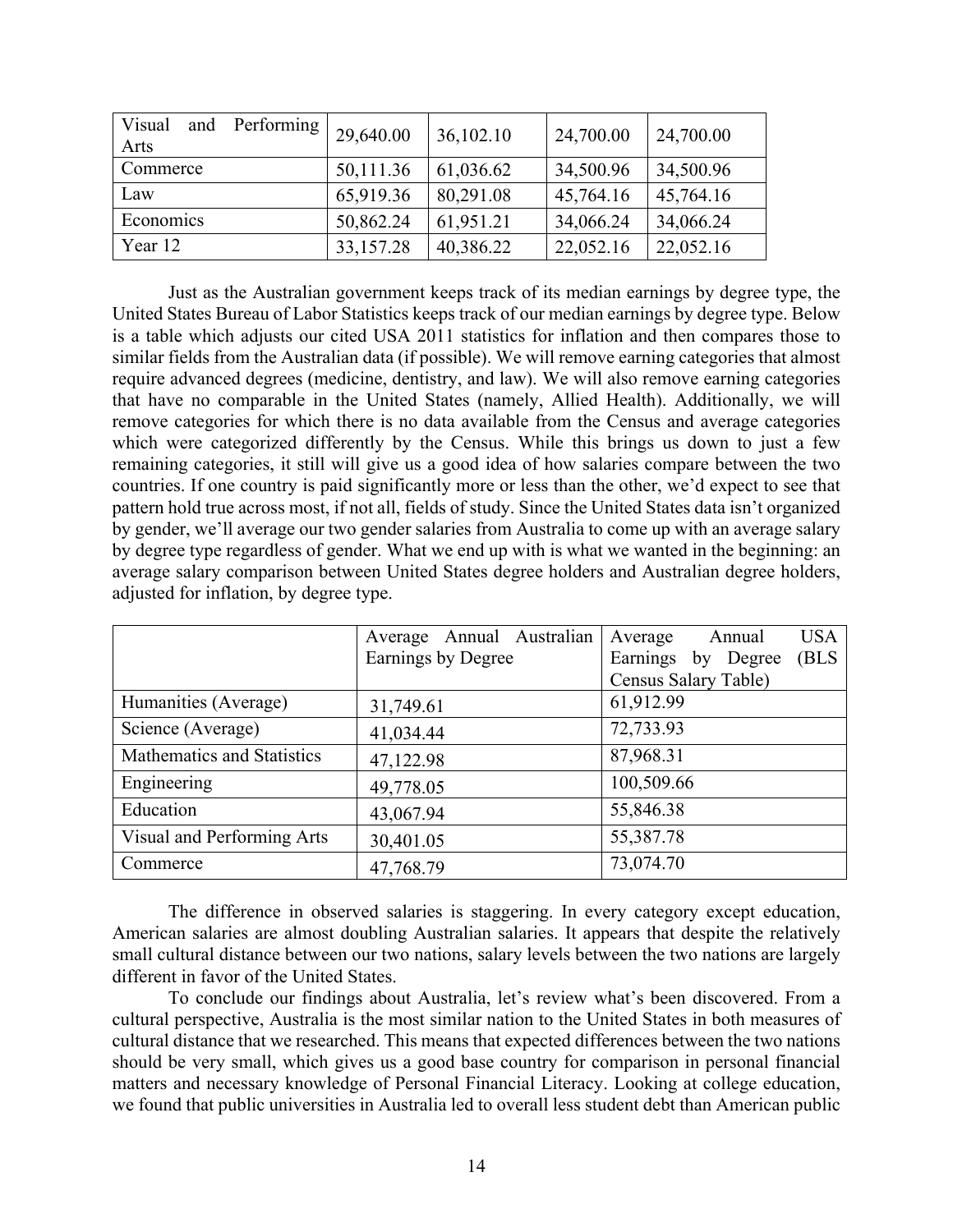universities. Australian debt is interest free (indexed to the Australian inflation rate), and paid back from a portion of one's earnings after they reach a certain income level. However, average Australian salaries with a bachelor's degree equivalent are significantly lower than comparable salaries in the United States in the same fields of study.

When it comes to student debt, American students need to be more aware of PFL matters than Australian students. Americans graduate with more debt, with more complex payback terms, and with higher interest rates than Australian students. When it comes to the student debt aspect of PFL, we need to educate our students more than international students if we wish to achieve the same success.

Conversely, when it comes to salaries, American students come out widely ahead of Australian students. Although Americans need to know how to spend their higher salaries, they don't need to worry so much about having enough cash flow to pay down their student debts (generally speaking). So, as far as the ability to pay off student debt, American students need to be less aware than Australian students of paying it back. The net worth aspect of PFL is consequently higher in the typical American than the typical Australian. Knowing what to do with a higher net worth is important, but if net worth is the end goal of PFL, then our PFL needs to be less than the average Australian because we will naturally have higher net worth values due to our higher salaries.

Over time, higher salaries (especially salaries that are nearly double) lead to a higher net worth. We can pay off debt faster than Australians and save more. Even with our relatively higher student loan amounts and higher interest rates, over time we should come out far ahead of the average Australian. Internationally speaking, we are in a better spot financially than many would have us believe, mostly due to our high salary levels. While the cost of our education could be significantly less complicated, the average salary later in life makes up the difference for those who are willing to endure the complexion while they pursue their undergraduate studies.

#### **Conclusion**

PFL is an often confusing and difficult thing to measure. To understand one's knowledge of PFL and one's need for knowledge of PFL, we must look at one's very specific, individual situation and make specific judgment calls on what he/she currently knows and what he/she will need to know for the future. PFL is a very personal matter that varies wildly within similar generations and within similar nations. One's knowledge of PFL and need for future knowledge of it can vary wildly even within his friend group or immediate family.

To gain an understanding of the overall, average need for PFL, we must make comparisons. We compared our current graduates' general financial states to the financial states of two other groups: graduates from Generation X and graduates from modern day Australia. These comparison groups provided us insights that proved fruitful in determining where our current graduates stand financially. We can then use that understanding of our financial situation to understand if we're ahead or behind when it comes to PFL, and what we'll need to know more about or less about in the future.

From our Generation X graduates, we learned that college costs have risen compared to average household income. This means that the current generation's PFL needs to be higher than the previous generation's if we are to have the same success with saving for our children's college education. We learned that despite significantly lower costs, Gen X graduates did take out a significant amount of student debt to finance their education. Current grads are only taking out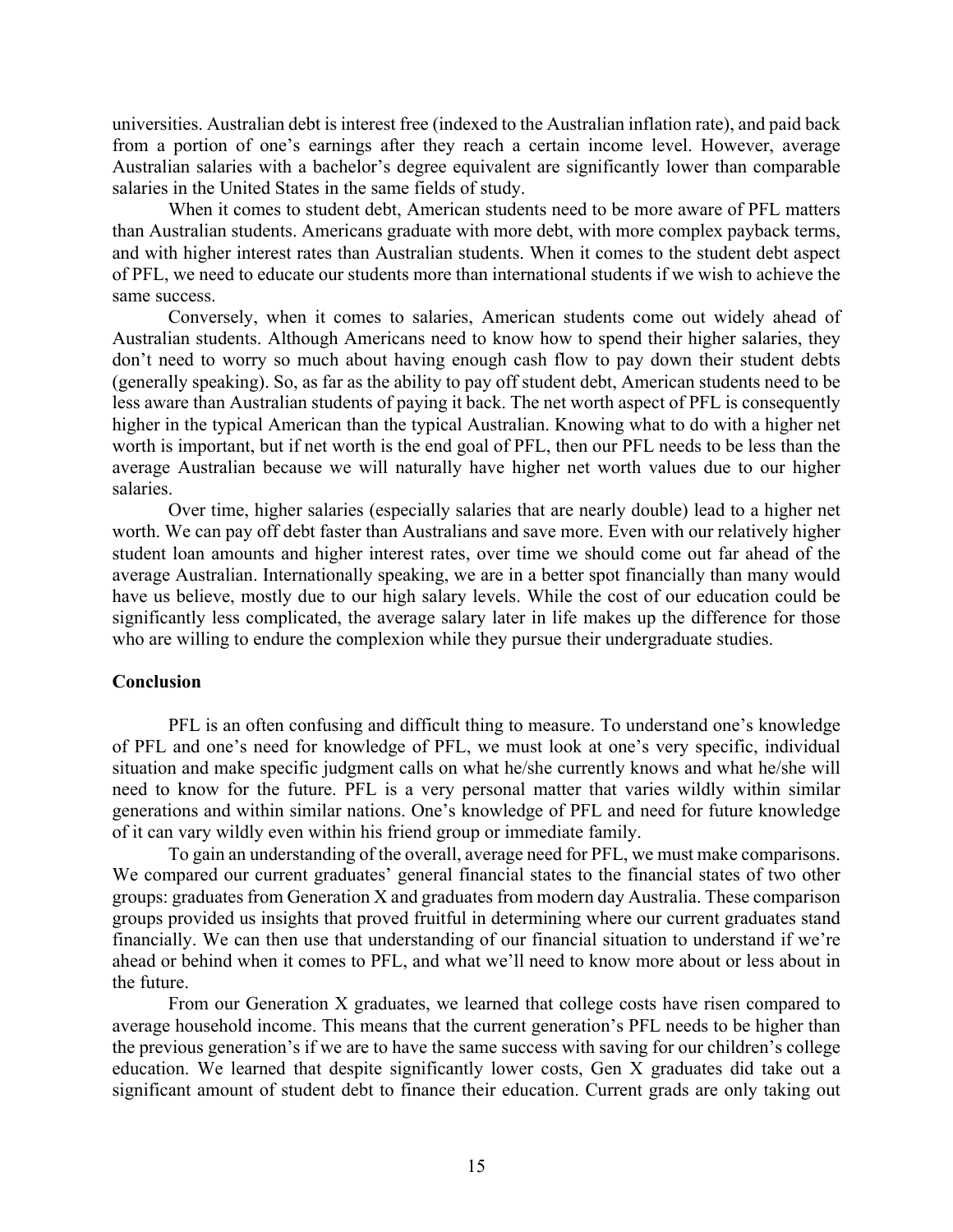approximately \$5,000 more than Gen X grads to finance their education through student debt. This means that current grads must have a slightly better knowledge of how to pay down student debt than their parents. However, \$5,000 in the long run can easily be overcome by small payments and average purchases (like a home). We learned that average net worth of a Gen X household in the modern day is approximately \$70,000. At the same time, Gen X grads have little, if anything, saved for retirement. This means, again, that our generation's knowledge of retirement planning must be significantly greater than the previous generation's knowledge of the same. Overall, our generation is not in a horribly worse situation than our parents' generation, just a slightly worse one that can be overcome easily with more comparable knowledge of critical pieces of PFL.

From our modern-day international graduates, we picked Australia as our country of comparison because two different measures of cultural distance showed that Australia was the culturally closest country to the United States in the world. We learned that the organization of higher education in Australia is very similar to the organization of higher education in the United States. We learned that the only major difference is that an average bachelor's degree in Australia only takes three years to complete. On average, education costs are significantly less in Australia, meaning that our student's knowledge of PFL and leverage student debt needs to be higher. We also learned that their student debt structure is less complicated than ours overall and doesn't bear any real interest, and is subtracted automatically from their citizens' paychecks once they hit a certain salary level. This also indicates that our students need more knowledge of how to pay back student loan debt than international students. However, as we looked at salary projections to indicate future net worth, our students came out widely ahead of Australian students, showing that our knowledge of budgeting doesn't need to be as high as theirs when striving toward a higher net worth. Overall, there are areas where we do need more of a knowledge of PFL matters than international students to have the same amount of success, and a few areas where we don't.

This thesis focused on aspects that appeared most important toward improving one's net worth and living with a higher quality of financial assurance and safety. However, there are several aspects that were not investigated with regards to PFL matters. Tax structure in Australia compared to the United States, for example, could prove to be a meaningful difference in determining future net worth. Cultural values with Gen X could also prove to be a meaningful difference in determining net worth. The evolution of financial instruments could also mean significant changes in complexion and, eventually, net worth.

What we did discover is a benchmark that shows a comparative state of PFL matters. Compared to Gen X grads, we do need to be more aware overall of PFL matters to have the same amount of success. And we know that, at least with regards to retirement savings, we'd want to have even more success. Compared to Australian grads, we also need to be more aware overall of PFL matters when it comes to paying back our larger debt amounts. And as we make more money than average Australian grads, we need to know how to leverage those higher salaries to create higher net worth values.

What we're left with is a comparative analysis of the state of PFL in America. However, what needs to still be investigated is how the current state of PFL in America compares to how it should be. Stats about retirement savings being so low in the later stages of life should shock us and give us a sense that knowledge of personal financial matters should be and could be better than they are. Just because the younger generation isn't in a much worse position than the older generation, or in a much worse position than international peers, doesn't mean that we're in a good position overall. Knowledge of PFL could always be better, and the more we emphasize and teach it, the higher our societal net worth values should increase over time.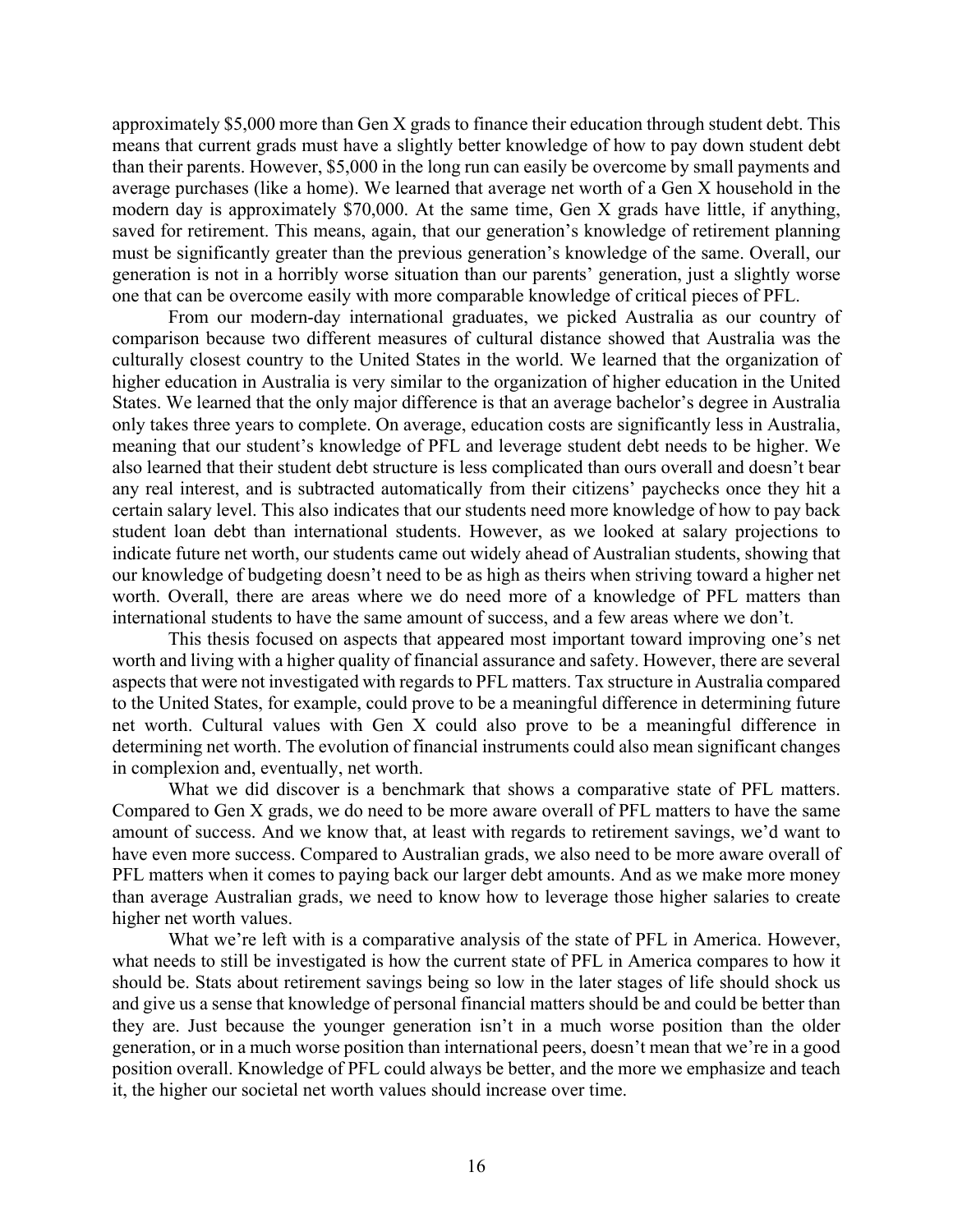#### References

- Bachelor of Commerce. (n.d.). Retrieved April 01, 2018, from https://sydney.edu.au/courses/courses/uc/bachelor-of-commerce.html
- Black, J., Hashimzade, N., & Myles, G.(2017). net worth. In A Dictionary of Economics. : Oxford University Press. Retrieved 23 Apr. 2018, from http://0 www.oxfordreference.com.library.uark.edu/view/10.1093/acref/9780198759430.001.000 1/acref-9780198759430-e-2110.
- Daly, Anne, et al. "The Private Rate of Return to a University Degree in Australia." *Australian Journal of Education* 59.1 (2015): 97-112. *ProQuest.* Web. 24 Mar. 2018.
- Delisle, J., & Usher, A. (2018, March 01). Australia's student loan problem is a teachable moment for the U.S. Retrieved April 01, 2018, from https://www.brookings.edu/research/australias-student-loan-problem-is-a-teachablemoment-for-the-u-s/
- Equifax.com. (2018). https://www.equifax.com/assets/corp/student\_loan\_research.pdf [Accessed 26 Feb. 2018].
- Fee tables and calculations. (n.d.). Retrieved April 01, 2018, from https://futurestudents.unimelb.edu.au/admissions/fees/ug-dom/subject-fees
- Generation X. (2016). In Helicon (Ed.), *The Hutchinson unabridged encyclopedia with atlas and weather guide*. Abington, UK: Helicon. Retrieved from http://0 search.credoreference.com.library.uark.edu/content/entry/heliconhe/generation  $x/0$ ?instit utionId=5281
- Hershbein, Brad, and Kevin M. Hollenbeck. 2014. "The Distribution of College Graduate Debt, 1990 to 2008: A Decomposition Approach." Upjohn Institute Working Paper 14-204. Kalamazoo, MI: W.E. Upjohn Institute for Employment Research.
- Kotzé, L., & Smit, A. (2008). Personal financial literacy and personal debt management: The potential relationship with new venture creation. *The Southern African Journal of Entrepreneurship and Small Business Management, 1*(1) doi:http://0 dx.doi.org.library.uark.edu/10.4102/sajesbm.v1i1.11
- Malizio, A. G. (1995, June 12). Electronic E.D. TAB: National Postsecondary Student Aid Study: Estimates of Student Financial Aid: 1992-93. Retrieved April 01, 2018, from https://nces.ed.gov/pubsearch/pubsinfo.asp?pubid=95746
- Malizio, A. G. (1996, October 15). National Postsecondary Student Aid Study, 1995-96: Student Financial Aid Estimates for Federal Aid Recipients, 1995-96. Retrieved April 01, 2018, from https://nces.ed.gov/pubsearch/pubsinfo.asp?pubid=97937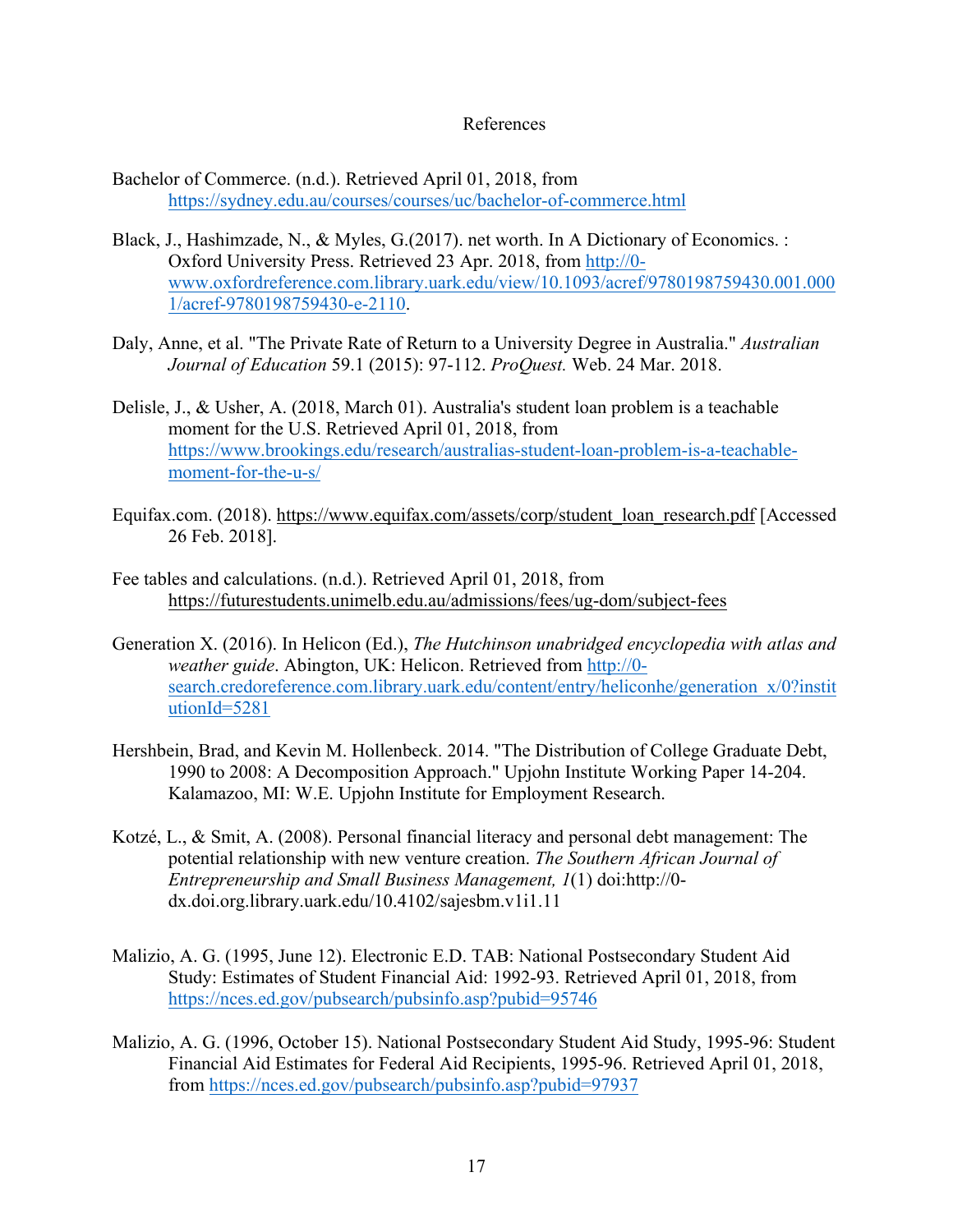- Malizio, A. G. (2001, July 27). National Postsecondary Student Aid Study: Student Financial Aid Estimates for 1999-2000. Retrieved April 01, 2018, from https://nces.ed.gov/pubsearch/pubsinfo.asp?pubid=2001209
- Mantel, B. (2007, March 2). Consumer debt. *CQ Researcher, 17,* 193-216. Retrieved from http://library.cqpress.com/
- Mayhew, S.(2015). cultural distance. In A Dictionary of Geography. : Oxford University Press. Retrieved 23 Apr. 2018, from http://0 www.oxfordreference.com.library.uark.edu/view/10.1093/acref/9780199680856.001.000 1/acref-9780199680856-e-745.
- New Strategist Publications, I. (2012). *Generation X: Americans Born 1965 to 1976.* Ithaca, N.Y.: New Strategist Publicaitons, Inc.
- Norvilitis, J. M., Merwin, M. M., Osberg, T. M., Roehling, P. V., Young, P. and Kamas, M. M. (2006), Personality Factors, Money Attitudes, Financial Knowledge, and Credit-Card Debt in College Students<sup>1</sup>. Journal of Applied Social Psychology, 36: 1395–1413. doi:10.1111/j.0021-9029.2006.00065.x
- Radwin, D., Conzelmann, J. G., Nunnery, A., Lacy, T. A., Wu, J., Lew, S., . . . Siegel, P. (2018, January 30). 2015-16 National Postsecondary Student Aid Study (NPSAS:16): Student Financial Aid Estimates for 2015-16. Retrieved April 01, 2018, from https://nces.ed.gov/pubsearch/pubsinfo.asp?pubid=2018466
- Radwin, D., Wine, J., Siegel, P., & Bryan, M. (2013, August 20). 2011-12 National Postsecondary Student Aid Study (NPSAS:12): Student Financial Aid Estimates for 2011-12. Retrieved April 01, 2018, from https://nces.ed.gov/pubsearch/pubsinfo.asp?pubid=2013165
- Reserve Bank of Australia. (2016, May 09). Historical Data. Retrieved April 01, 2018, from https://www.rba.gov.au/statistics/historical-data.html#exchange-rates
- Ryan, C. (2012). *Field of degree and earnings by selected employment characteristics: 2011*. Washington, D.C.: U.S. Dept. of Commerce, Economics and Statistics Administration, U.S. Census Bureau.
- Smith, C. (2014). Student debt. *The Education Digest, 79*(7), 42-46. Retrieved from http://0 search.proquest.com.library.uark.edu/docview/1506936729?accountid=8361
- StudyAssist. (n.d.). Retrieved April 01, 2018, from http://studyassist.gov.au/sites/studyassist/helppayingmyfees/hecs-help/pages/hecs-helpwelcome